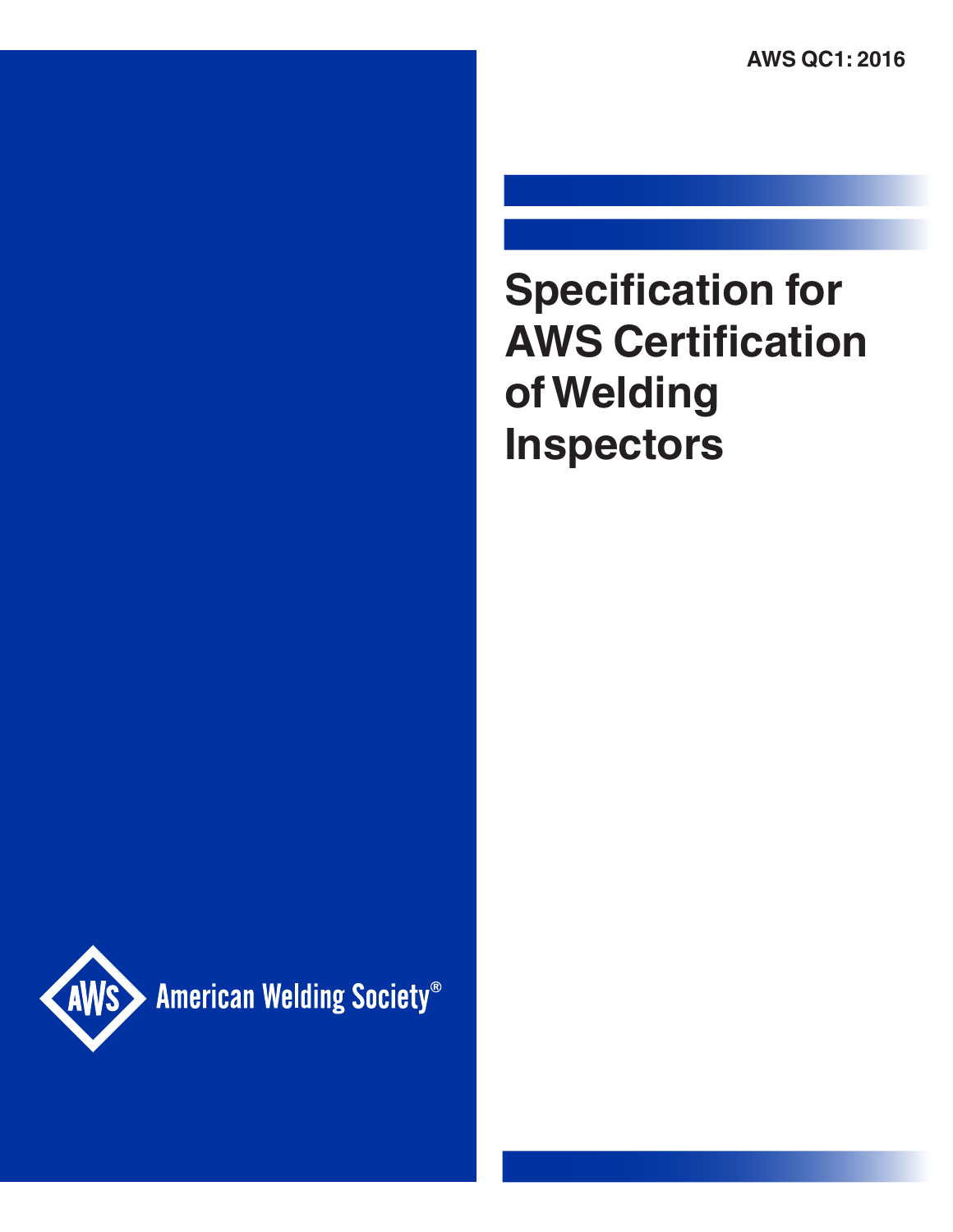## **Specification for AWS Certification of Welding Inspectors**

**6th Edition**

**Supersedes AWS QC1:2007**

Prepared by the American Welding Society (AWS) Subcommittee on Certification of Welding Inspectors

> Under the Direction of the AWS Certification Committee

> > Approved by the AWS Board of Directors

### **Abstract**

This specification defines the requirements and program for the American Welding Society to certify welding inspectors. The certification of visual welding inspectors requires documentation of experience, satisfactory completion of an examination, and proof of visual acuity. The examination tests the inspector's knowledge of welding processes, welding procedures, destructive tests, terms, definitions, symbols, reports, safety, and responsibilities.

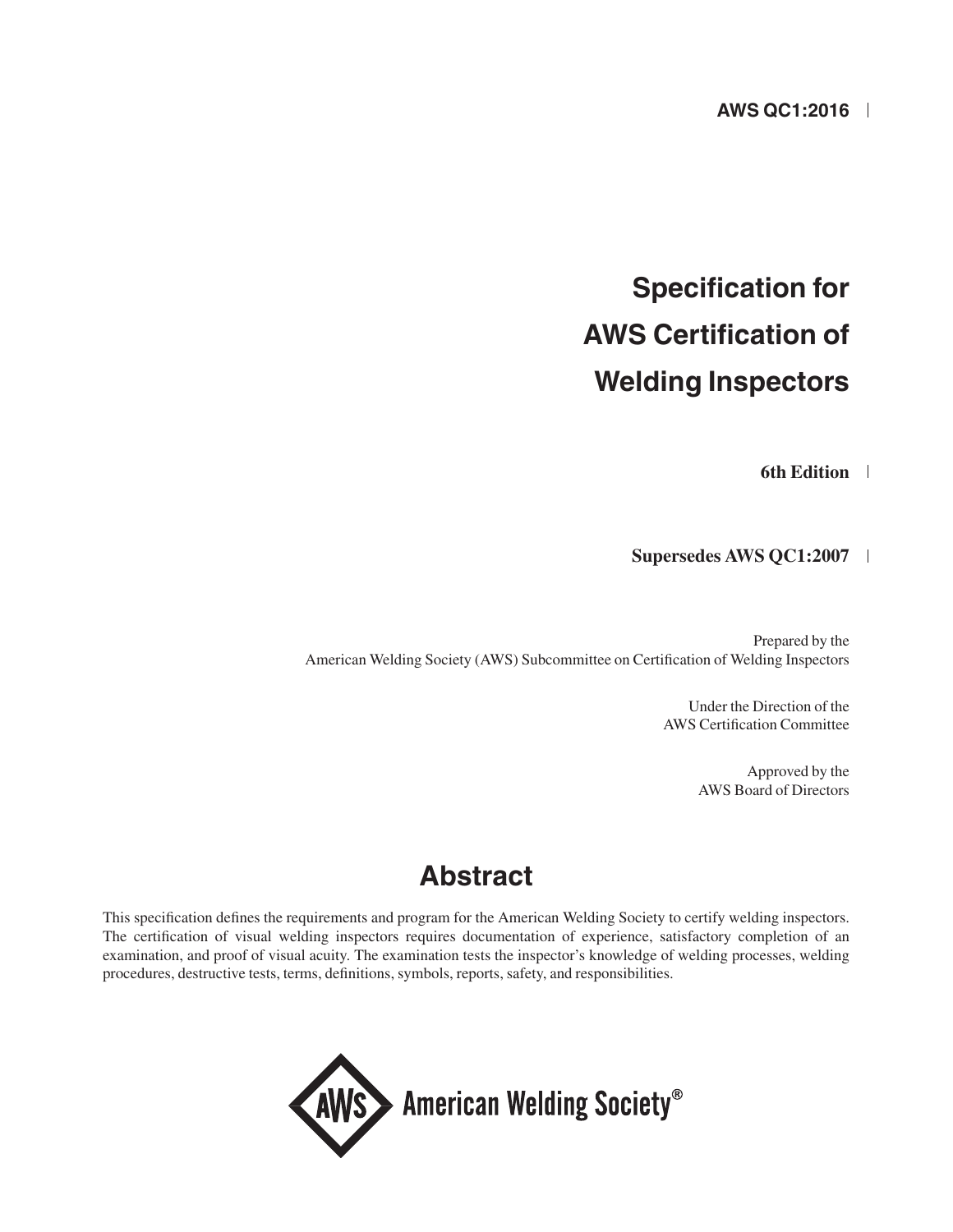AWS QC1: 2016

ISBN: 978-0-87171-882-2 American Welding Society 8669 NW 36th St., #130, Miami, FL 33166 ©2016 by American Welding Society All rights reserved Printed in the United States of America

**Photocopy Rights.** No portion of this specification may be reproduced, stored in a retrieval system, or transmitted in any form, including mechanical, photocopying, recording, or otherwise, without the prior written permission of the copyright owner.

Authorization to photocopy items for internal, personal, or educational classroom use only or the internal, personal, or educational classroom use only of specific clients is granted by the American Welding Society provided that the appropriate fee is paid to the Copyright Clearance Center, 222 Rosewood Drive, Danvers, MA 01923, tel: (978) 750-8400; Internet: <www.copyright.com>.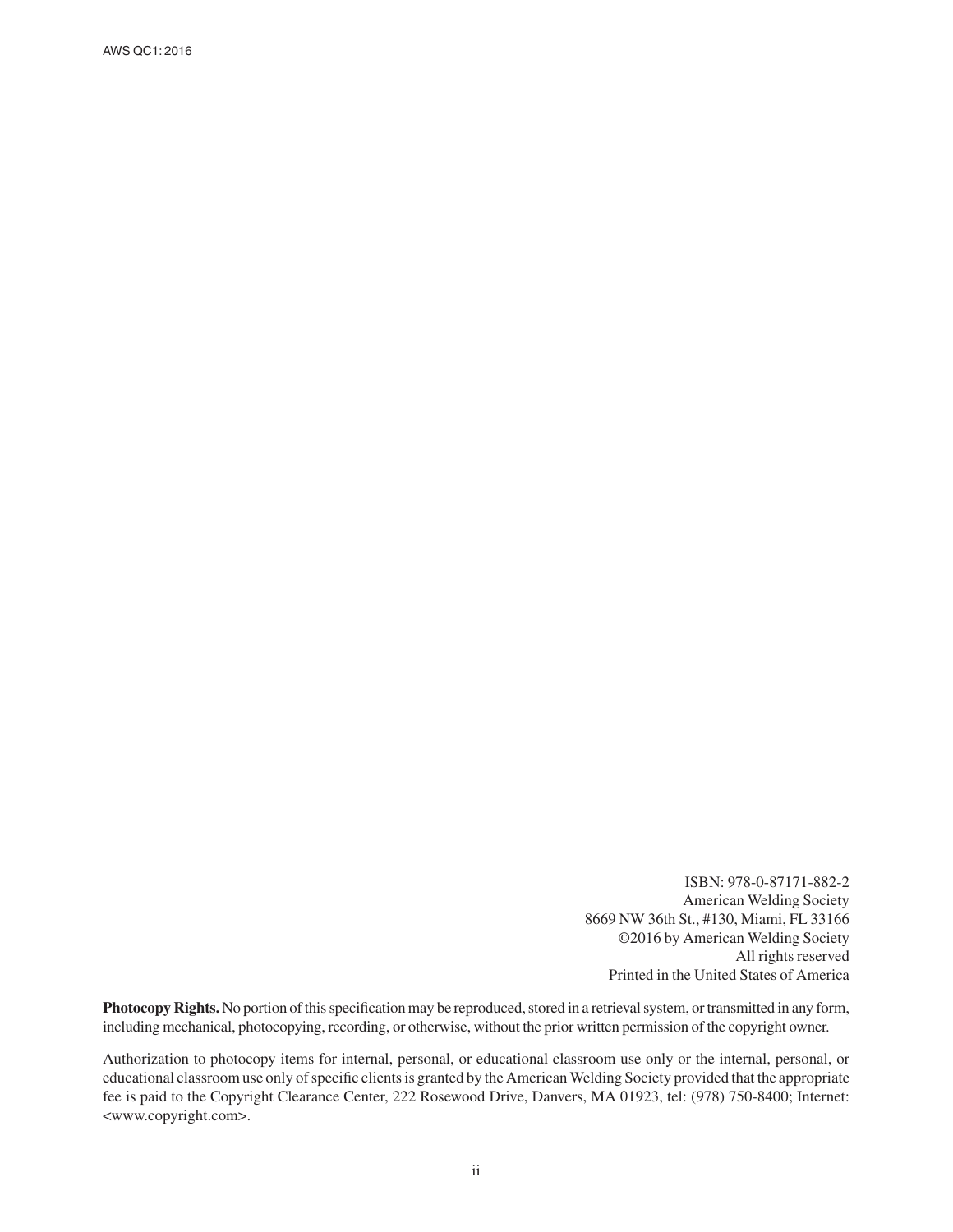#### **Statement on the Use of American Welding Society Certification Standards**

All standards (codes, specifications, recommended practices, methods, classifications, and guides) of the American Welding Society (AWS) are voluntary consensus standards that are developed through a consensus standards development process that brings together volunteers representing varied viewpoints and interests to achieve consensus. While the AWS administers the process and establishes rules to promote fairness in the development of consensus, it does not independently test, evaluate, or verify the accuracy of any information or the soundness of any judgments contained in its standards. Further, given the rapid changes in the field, AWS cannot warrant that the certification standard will at all times reflect the most current knowledge.

Certification is achieved by satisfying a combination of defined education, experience, and/or examination requirements. Certification is not an assurance of future competence or ability.

An endorsement to a certification adds to a certification by indicating demonstration of a knowledge, skill, or ability in a particular skill area that may not be sufficiently broad or unique to support a separate and distinct certification designation. An endorsement is not an indication of approval by AWS or an assurance of future performance.

AWS disclaims liability for any injury to persons or to property, or other damages of any nature whatsoever, including special, indirect, consequential, or compensatory damages, directly or indirectly resulting from the negligent conduct or other acts or omissions of any individual certified by AWS.

In issuing and making this standard available, AWS is neither undertaking to render professional or other services for or on behalf of any person or entity, nor is AWS undertaking to perform duty owed by any person or entity to someone else. Employers and other persons utilizing the services individuals certified by AWS are responsible for determining the qualifications, competence, and ability of those individuals.

This standard may be superseded by new editions. This standard may also be corrected through publication of amendments or errata, or supplemented by publication of addenda. Information on the latest editions of AWS standards including amendments, errata, and addenda is posted on the AWS web page (www.aws.org). Users should ensure that they have the latest edition, amendments, errata, and addenda.

Publication of this standard does not authorize infringement of any patent or trade name. Users of this standard accept any and all liabilities for infringement of any patent or trade name items. AWS disclaims liability for the infringement of any patent or product trade name resulting from the use of this standard.

Finally, the AWS does not monitor, police, or enforce compliance with this standard, nor does it have the power to do so.

On occasion, text, tables, or figures are printed incorrectly, constituting errata. Such errata, when discovered, are posted on the AWS web page (www.aws.org).

Official interpretations of any of the technical requirements of this standard may only be obtained by sending a request, in writing, to the appropriate certification committee. Such requests should be addressed to the American Welding Society, Attention: Managing Director, Certification Department, 8669 NW 36th St., #130, Miami, FL 33166 (see Annex A). With regard to technical inquiries made concerning AWS standards, oral opinions on AWS standards may be rendered. These opinions are offered solely as a convenience to users of this standard, and they do not constitute professional advice. Such opinions represent only the personal opinions of the particular individuals giving them. These individuals do not speak on behalf of AWS, nor do these oral opinions constitute official or unofficial opinions or interpretations of AWS. In addition, oral opinions are informal and should not be used as a substitute for an official interpretation.

This standard is subject to revision at any time by the AWS Certification Committee. Comments (recommendations, additions, or deletions) and any pertinent data that may be of use in improving this standard are required and should be addressed to AWS Headquarters. Such comments will receive careful consideration by the AWS Certification Committee and the author of the comments will be informed of the Committee's response to the comments. Guests are invited to attend all meetings of the AWS Certification Committee to express their comments verbally. Procedures for appeal of an adverse decision concerning all such comments are provided in the Rules of Operation of the Certification Committee. A copy of these rules can be obtained from the American Welding Society, 8669 NW 36th St., #130, Miami, FL 33166.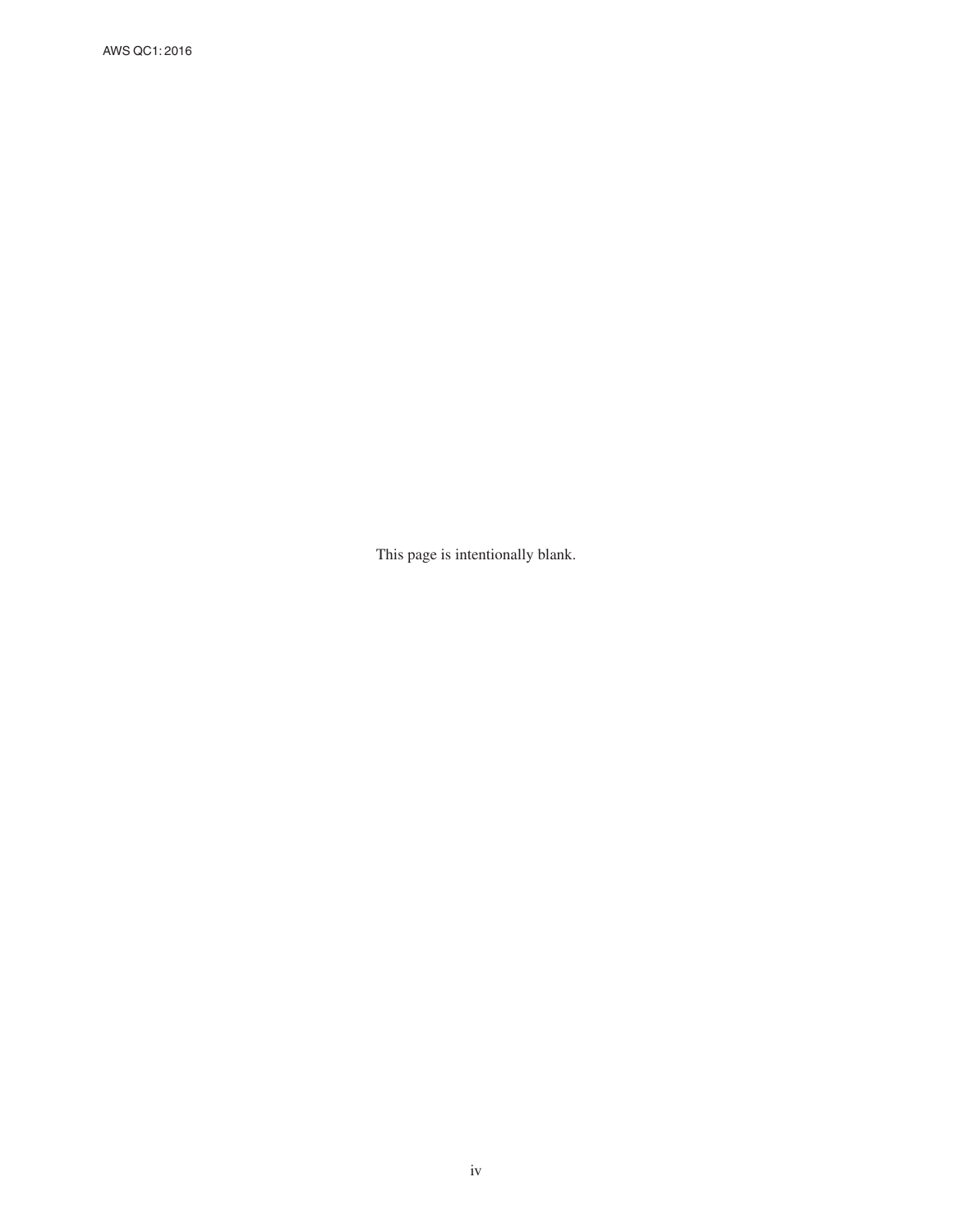### **Personnel**

#### **AWS Certification Committee**

| G. G. Hlifka, Chair           | <b>First Energy Corporation</b>                |
|-------------------------------|------------------------------------------------|
| M. L. Deckard, 1st Vice Chair | Consultant                                     |
| P. A. Grimm, 2nd Vice Chair   | Modern Welding Company                         |
| R. L. Arn, 3rd Vice Chair     | Trinity Industries, Inc.                       |
| J. Gayler, Secretary          | <b>American Welding Society</b>                |
| E. A. Abbott                  | Ironworkers International Union                |
| H. Brummel                    | H. Bruce Brummel, PE, LLC                      |
| N. A. Chapman                 | Westinghouse Electric Company                  |
| H. B. Craft                   | Trinity Industries, Inc.                       |
| I. A. Cross                   | Valiant TMS                                    |
| G. J. Frederick               | Electric Power Research Institute              |
| J. E. Greer                   | Moraine Valley Community College               |
| M. T. Harris                  | <b>International Training Institute</b>        |
| R. L. Holdren                 | ARC Specialties, Inc./Welding Consultants, LLC |
| J. I. Johnson                 | North Dakota State College of Science          |
| J. T. Mansfield               | Entergy                                        |
| A. J. Moore                   | Marion Testing & Inspection                    |
| J. L. Pariseau                | <b>US Army Corps of Engineers</b>              |
| A. Petroski                   | Atema, Incorporated                            |
| J. R. Reid                    | <b>Reid Consulting</b>                         |
| L. Schweinegruber             | LLS Inspection and Welding Consulting          |
| R. K. Wiswesser               | Welder Training & Testing Institute            |

#### **AWS Subcommittee on Certification of Welding Inspectors**

| J. E. Greer, Chair          | Moraine Valley Community College    |
|-----------------------------|-------------------------------------|
| R. K. Wiswesser, Vice-Chair | Welder Training & Testing Institute |
| M. Lucia, Secretary         | <b>American Welding Society</b>     |
| H. B. Craft                 | Trinity Industries, Inc.            |
| P. A. Grimm                 | Modern Welding Company              |
| M. T. Harris                | International Training Institute    |
| G. G. Hlifka                | <b>First Energy Corporation</b>     |
| J. P. Kane                  | Pennoni Associates                  |
| M. A. Pelegrino             | Pipe Fitters' Local Union 597       |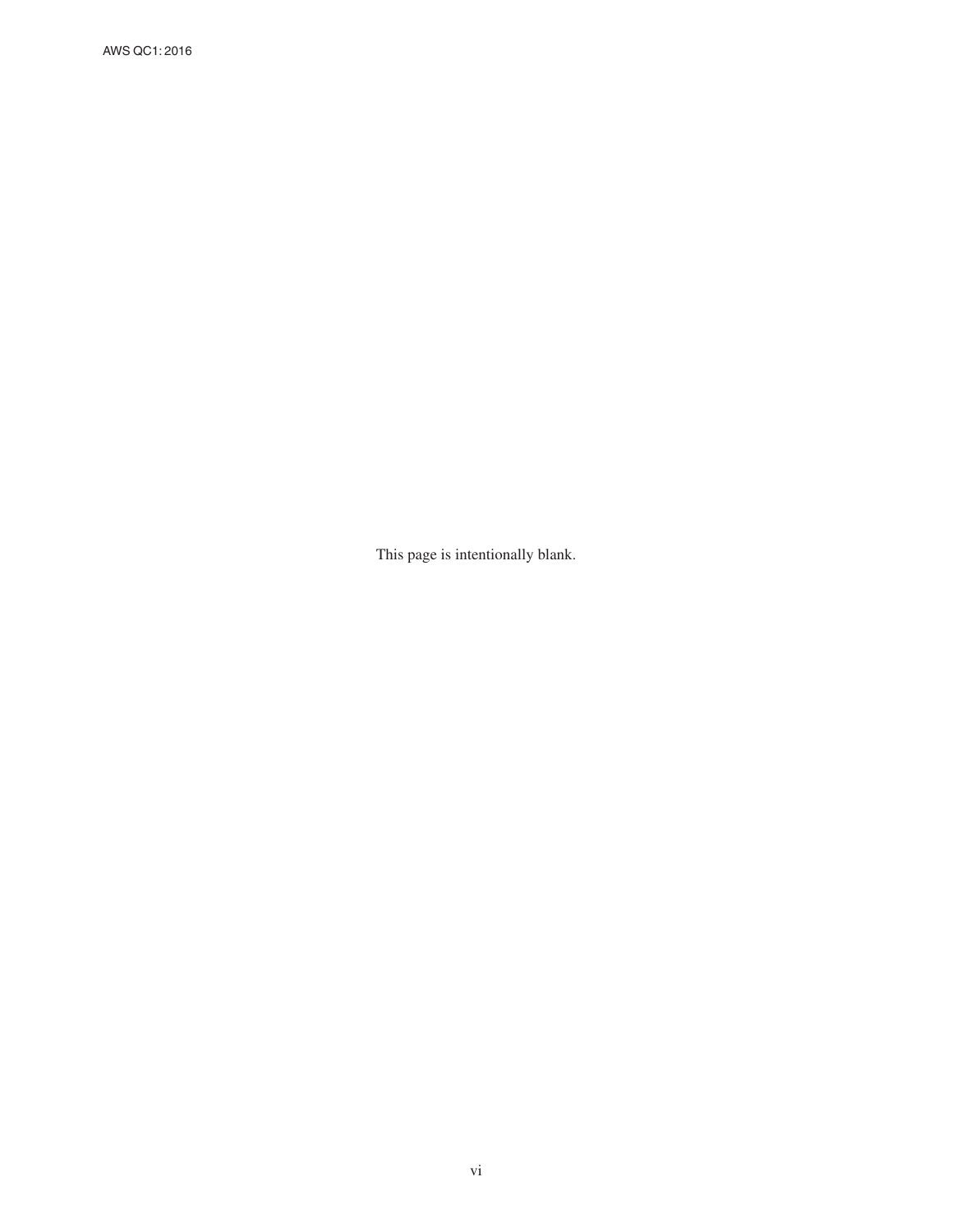### **Dedication**

**Jerry H. Hope 1940–2012**

The AWS Certification Committee and the CCC Subcommittee on Certification of Welding Inspectors dedicate this edition of QC1, *Specification for AWS Certification of Welding Inspectors*, to the memory of Jerry H. Hope.

Since 2007, Jerry served on the AWS Certification Committee and participated in the Committee for many years prior to becoming a member. He also chaired the CCSTI Subcommittee on Test Supervisor Instruction and in 2008, joined the CCC Subcommittee to help improve the QC1, *Specification for AWS Certification of Welding Inspectors*. He also served as an AWS Test Supervisor for over 20 years and was a Life Member of the AWS. Jerry's loyalty, devotion, and contributions to the improvement of the certification programs are to be commended and he will be missed by those who knew and had the privilege to work with him.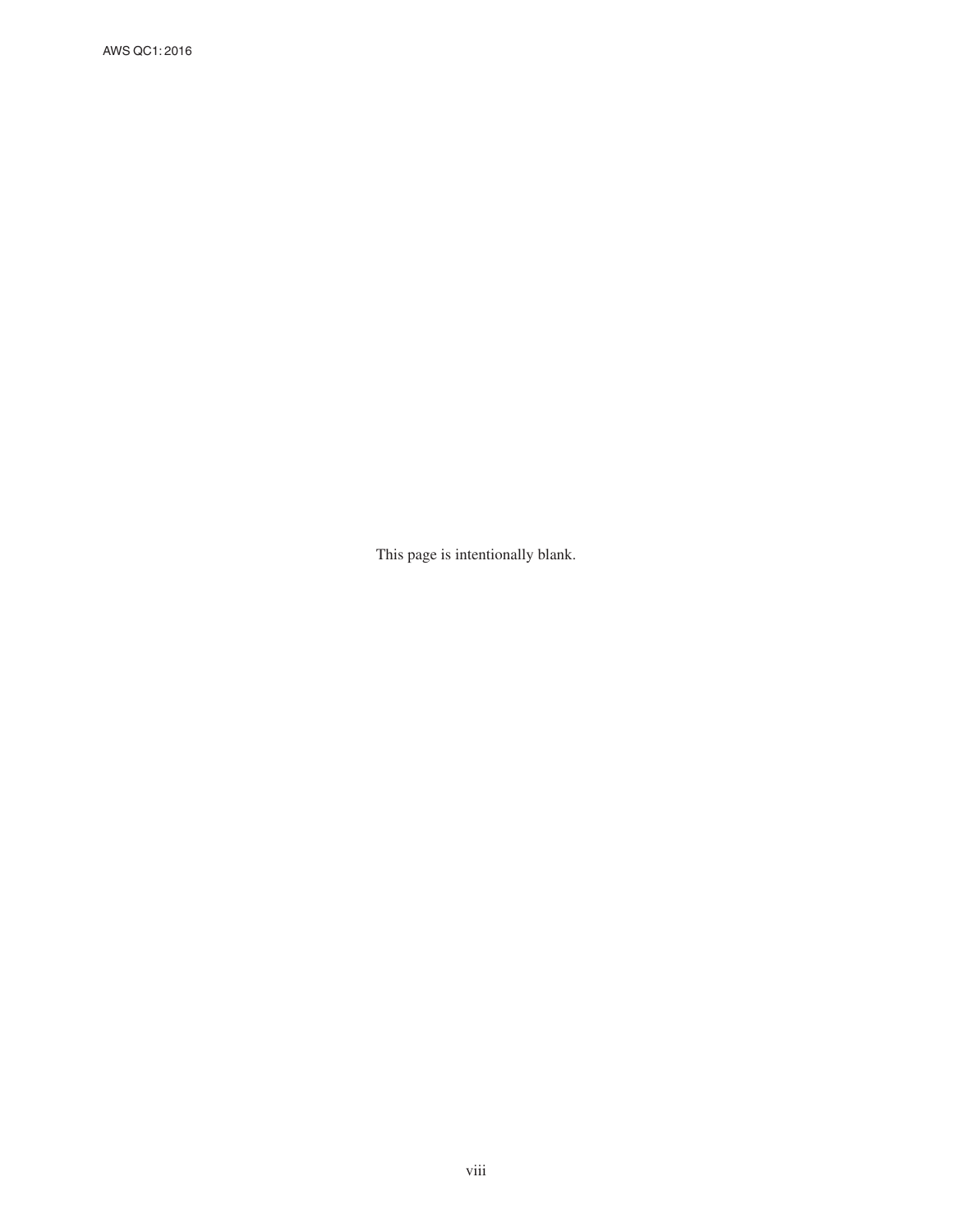### **Foreword**

This Foreword is not a part of AWS QC1:2016, *Specification for AWS Certification of Welding Inspectors*, but is included for informational purposes only.

The purpose of welding inspection is to determine if a weldment meets the acceptance criteria of a specific code, standard, or other document. The welding inspector must be thoroughly familiar with welding processes, welding procedures, welder qualifications, materials, the limitation of weld testing, be able to read drawings, prepare and keep records, prepare and make reports, and make responsible judgments. For welding inspectors to be effective, the activities performed should be consistent with the requirements, and technical and ethical principles.

AWS QC1, *Specification for Certification of AWS Welding Inspectors*, was first published in 1975. Subsequent editions were published in 1988, 1996, 2006, and 2007. This document, QC1:2016, *Specification for Certification of AWS Welding Inspectors*, replaces the 2007 edition. The first examinations for the certification of Welding Inspector were conducted in the spring and fall of 1976. More than 97,000 individuals have met the requirements of AWS QC1, worldwide, since the start of the program.

This edition contains revisions approved by the AWS Certification Committee. Vertical lines in the margin and underlined text indicate a substantive revision from the 2007 edition.

Some changes made in the QC1:2016 do not include vertical lines or underlines, including:

- Substituting "Specification" for "Standard" (in the title and throughout the text).
- Updated address of AWS.
- Annex A (Informative Annex) Guidelines for Preparation of Inquiries for AWS Certification Committees

The following is a summary of the substantive revisions by clause or section:

**1.6** Additional safety and health language and sources were added.

**2.** Clarified that endorsements may be added to certifications.

**3.** Added definition for active supervision; clarified endorsement to include knowledge, skill, or ability; defined examination; modified nondestructive examination (NDE) definition; added definitions for reexamination and retest; modified definitions for specification and standard.

**4.4** Clarified that the CAWI can perform inspections only under the active supervision of a SCWI or CWI.

**5.2** Modified the range in the number of years applicants for SCWI shall be certified as a CWI.

**5.3** Clarified application requirements.

**6.1.4** New subclause describes alternative certification for the SCWI.

**6.2.2** CWI Part B—Practical examination, minimum number of questions reduced to 40.

**6.2.5** Clarified retesting parameters.

**6.2.5.1** New subclause describes full 3-Part Reexamination requirements.

**6.2.5.2** New subclause describes 1-Part or 2-Part Retest requirements.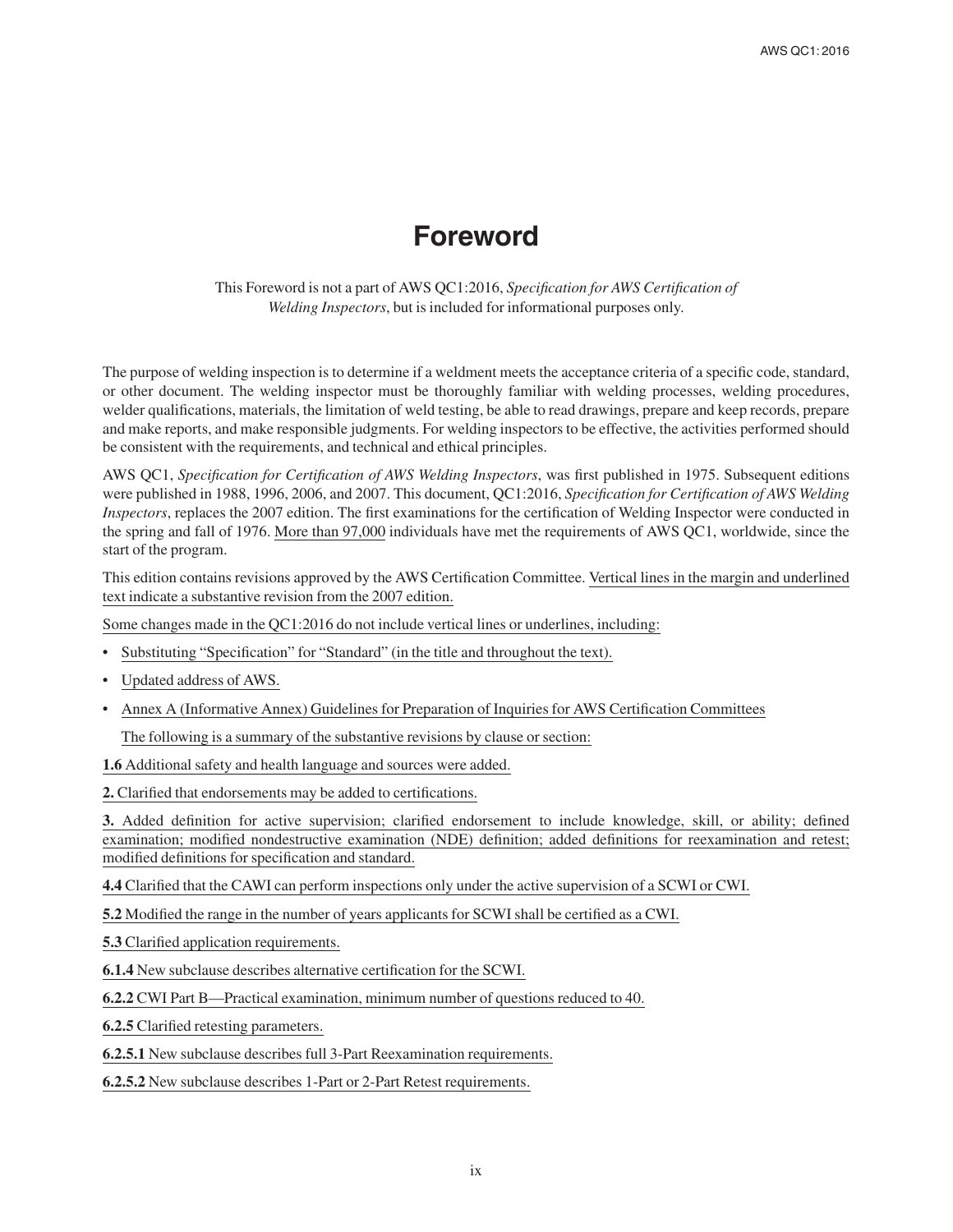**6.2.5.3** New subclause adds language that a retest for Part C—Code Book must use the same code used for the original examination.

**6.2.6** New subclause describes exemption from retaking certain exam parts passed by a Certified Welding Educator (CWE) for the CWI exam.

**6.2.7** New subclause adds language regarding split examinations.

**6.2.7.1** New subclause adds language regarding split examinations for Part A including retests, retest limitations, and recognition.

**6.2.7.2** New subclause adds language regarding split examinations for Parts B & C including retests and retest limitations.

**7.** New language cautioning that CAWIs are limited on how they can practice inspection activities.

**7.1** CAWI Part B—Practical examination, minimum number of questions reduced to 40.

**8.1.1** New language defining an AWS Visual Acuity Form to be completed; the visual acuity time period changed from seven (7) months to one (1) year prior to the examination or certification expiration date; visual acuity records valid for up to one (1) year from exam date.

**8.1.2** Eye examination results due date extended to 60 days after examination date.

**8.2** New subclause describing passport-style color photograph requirements and acceptance.

**10.1** New language clarifying that certification becomes effective on the first day of the month following the date of examination; the wallet card will include a photo.

**10.2** Adds photo to information to be shared by AWS staff as a result of requests for verification of status and certification number.

**11.2.3** Adds language that the SCWI, CWI, and CAWI will not utilize the certification stamp or number connected to a lapsed or terminated SCWI, CWI, or CAWI status.

**11.2.5** Clarifies active supervision as one of the parameters which an inspector can sign off work.

**11.4.4** Language modified regarding conflict of interest conditions allowed for an inspector whose work is performed while being a public official.

**15.1** CAWI certification period clarified to be up to a three-year period.

**15.1.1** Eliminated redundancy with 15.2.1; clarified that CAWI testing for CWI status fall under CWI examination requirements.

**15.2.2** Changed renewal applications accepted no earlier than 11 months prior to the certification expiration date from previous 6 months prior.

**15.3.2** New subclause describes that a renewal may be accepted after the 60-day grace period but within one year of expiration, noting that administrative late fees may be applied.

**15.4** Clarified continuous inactivity refers to work inactivity.

**16.1** Changed 9-year recertification application accepted no early than 11 months prior to the certification expiration date from previous 6 months prior; added language regarding a 60-day administrative extension.

**16.3.1** New language stating that the endorsement does not need to be current at the time of application for CWI recertification.

**16.4.2** New language allowing for broader course content relevance to subject or job functions in AWS B5.1.

**16.5.1** Expanded language regarding earning Professional Development Hours (PDHs).

**16.5.2** Increased the maximum PDH hours to 40 from previous 20; added proof of attendance as verification.

**16.5.3** Clarified non-AWS conferences allowed for PDHs; clarified proof of participation required.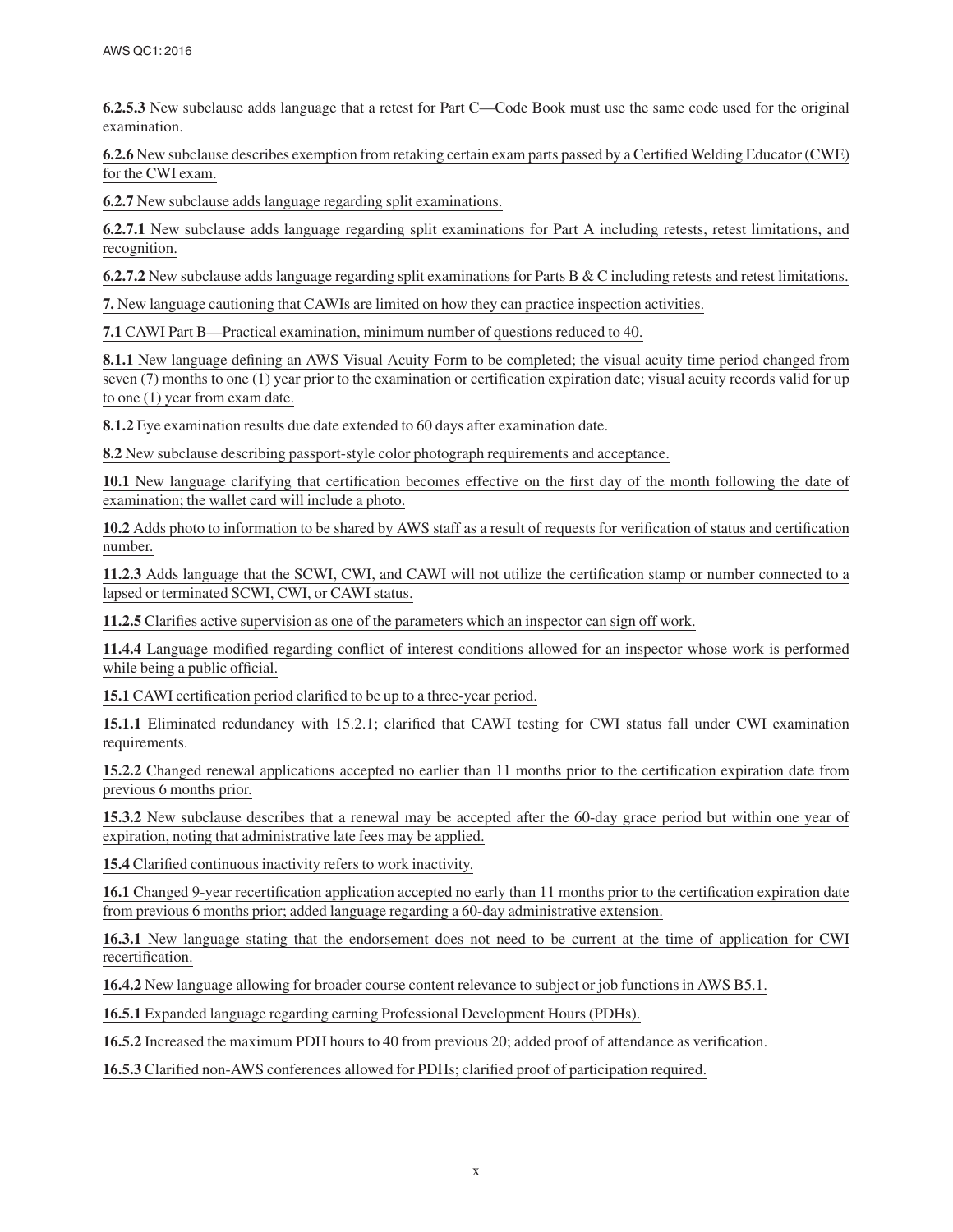**16.5.9** New subclause allowing PDHs for items not directly listed in AWS B5.1 contingent upon AWS Certification Department approval.

**16.7** New language allowing CWI 9-year recertification applicants to switch the recertification means if within the deadline.

**16.7.1** New subclause specifies the instances in which all three Parts A, B, and C are required for CWI 9-year recertification.

**16.7.2** New subclause describes circumstances in which an individual's certification expires and is then considered as a new applicant.

List of AWS Documents on Certification replaces QC4 and QC7 with QC47; adds QC9, QC14, and QC20.

Comments and suggestions for the improvement of this standard are welcome. They should be sent to the Secretary, AWS Certification Committee, American Welding Society, 8669 NW 36th St., #130, Miami, FL 33166.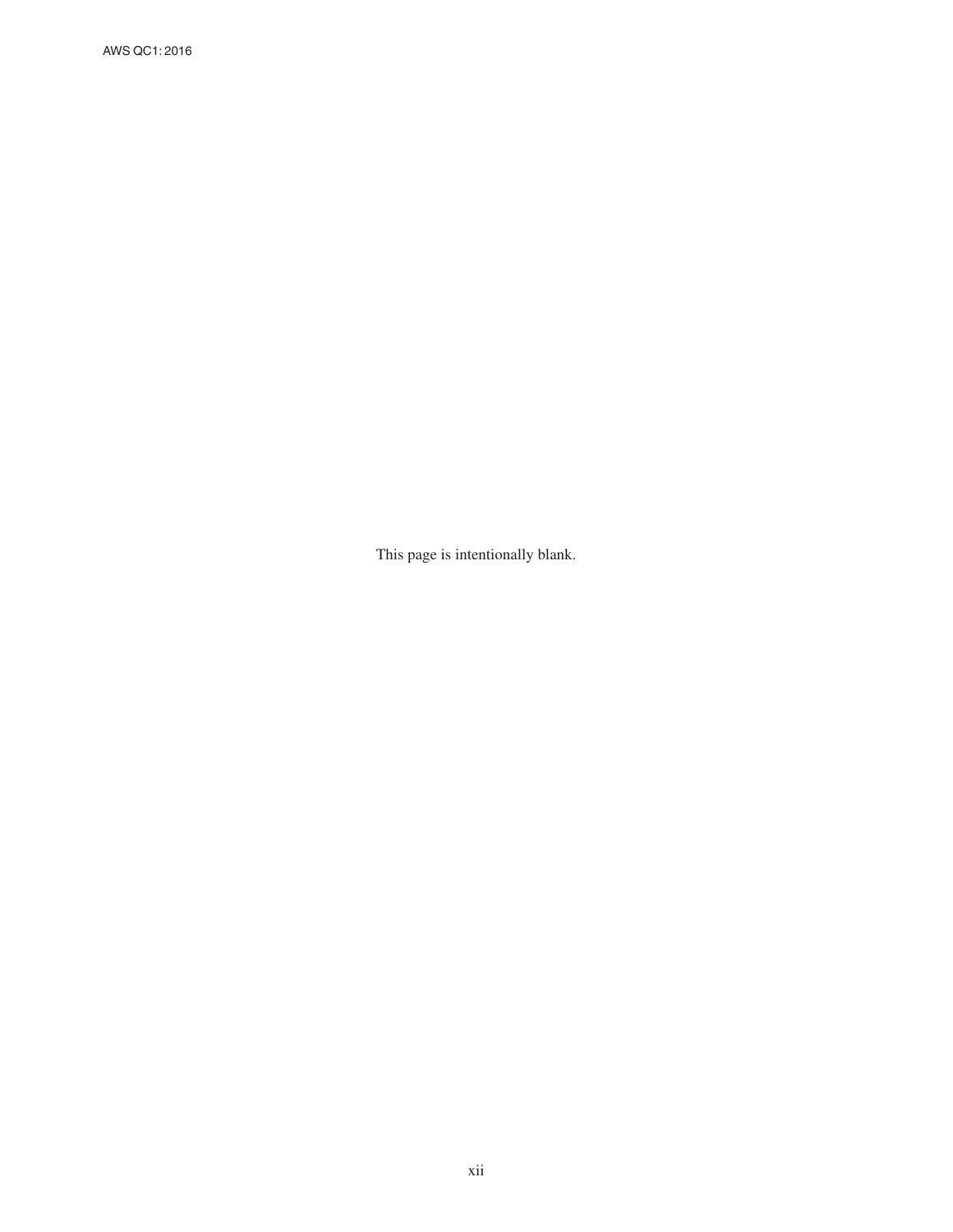### **Table of Contents**

#### Page No.

| 2.1<br>2.2<br>2.3<br>2.4 |  |
|--------------------------|--|
|                          |  |
|                          |  |
|                          |  |
| 6.1<br>6.2               |  |
|                          |  |
| 8.1<br>8.2               |  |
|                          |  |
|                          |  |
|                          |  |
|                          |  |
|                          |  |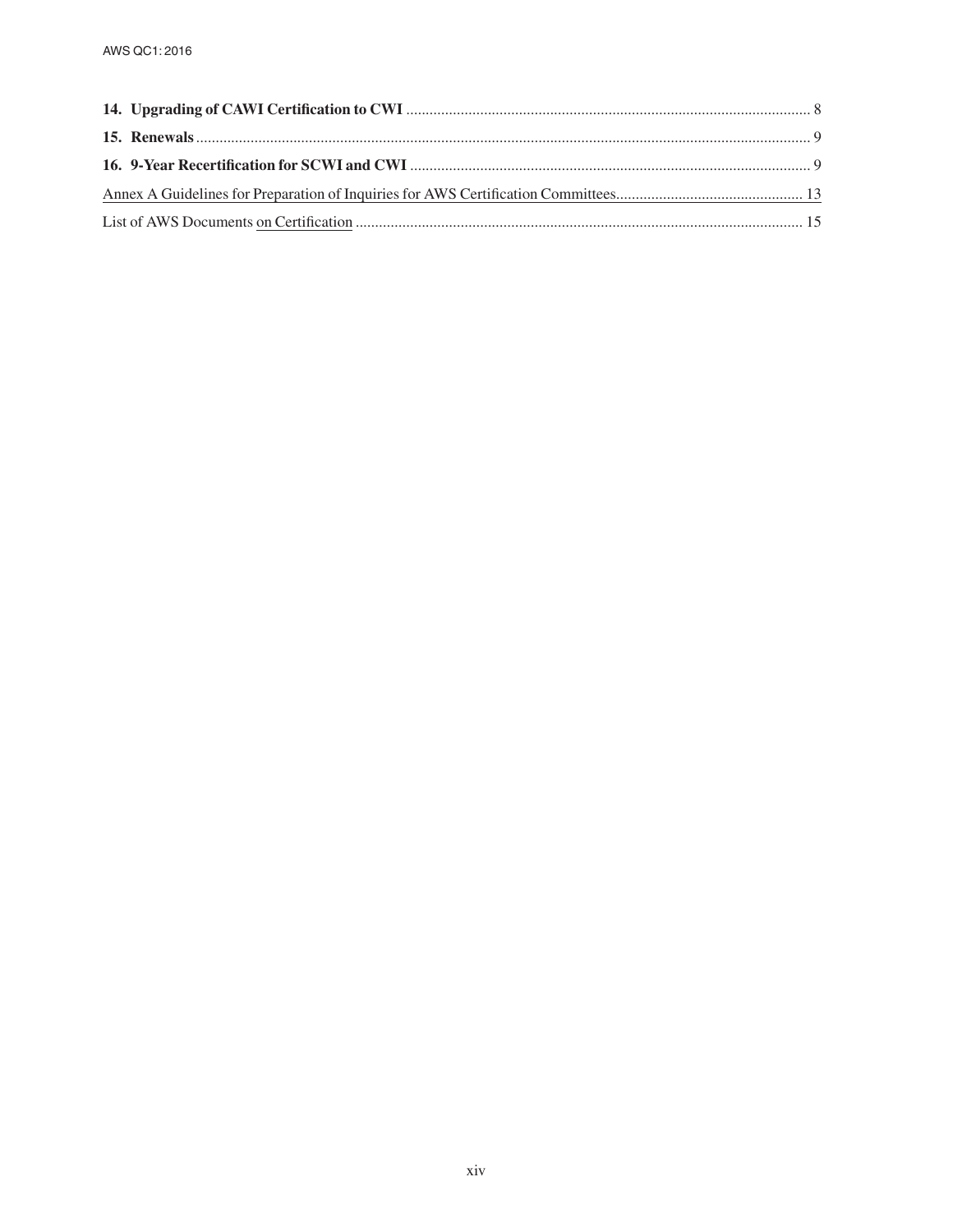### **Specification for AWS Certification of Welding Inspectors**

#### **1. Scope**

**1.1** This specification establishes the requirements for American Welding Society (AWS) certification of welding inspection personnel. It describes how personnel are certified, and the principles of conduct and practice by which certification may be maintained. Any oral or written claim of certification under the guidelines established herein shall be made only by those individual SCWIs, CWIs, and CAWIs who are, at the time of the claim, current and in compliance with all sections of this specification. This specification meets or exceeds the requirements of AWS B5.1:2013, *Specification for the Qualification of Welding Inspectors*. This specification supersedes AWS QC1:2007.

**1.2** The three levels of certification are Senior Certified Welding Inspector (SCWI), Certified Welding Inspector (CWI), and Certified Associate Welding Inspector (CAWI).

**1.3** In the certification process, AWS conducts an examination to determine a person's general knowledge of welding inspection and related technical areas. No determination is made of an individual's capabilities in applying that knowledge within a specific work environment or under actual working conditions.

**1.4** It shall be the responsibility of the employer to determine that the SCWI/CWI/CAWI is capable of performing the duties involved in his or her particular welding inspection assignment.

**1.5** This specification is intended to supplement the requirements of an employer, code, or other documents and shall not be construed as a preemption of the employer's responsibility for the work or for the performance of the work.

**1.6 Statement on Safety.** Safety and health issues and concerns are beyond the scope of this specification and therefore are not addressed herein. Safety and health information is available from the following sources:

American Welding Society:

- (1) ANSI Z49.1, *Safety in Welding, Cutting, and Allied Processes*
- (2) AWS Safety and Health Fact Sheets
- (3) Other safety and health information on the AWS web site

Material or Equipment Manufacturers:

- (1) Safety Data Sheets supplied by materials manufacturers
- (2) Operating Manuals supplied by equipment manufacturers

**1.7 Verb Usage.** As used in this specification, the word *shall* denotes a requirement; the word *should* denotes a guideline; and the word *may* denotes an obligation to make a choice.

#### **2. Levels of Certification and Endorsements**

There are three levels of AWS certification of welding inspection personnel. Endorsements may be added to certifications. These levels are defined as follows:

**2.1 Senior Certified Welding Inspector (SCWI).** A person certified by AWS as meeting the qualification requirements of 5.3, 6.1, and 6.2 of AWS B5.1, *Specification for the Qualification of Welding Inspectors*, and 5.2 of this specification.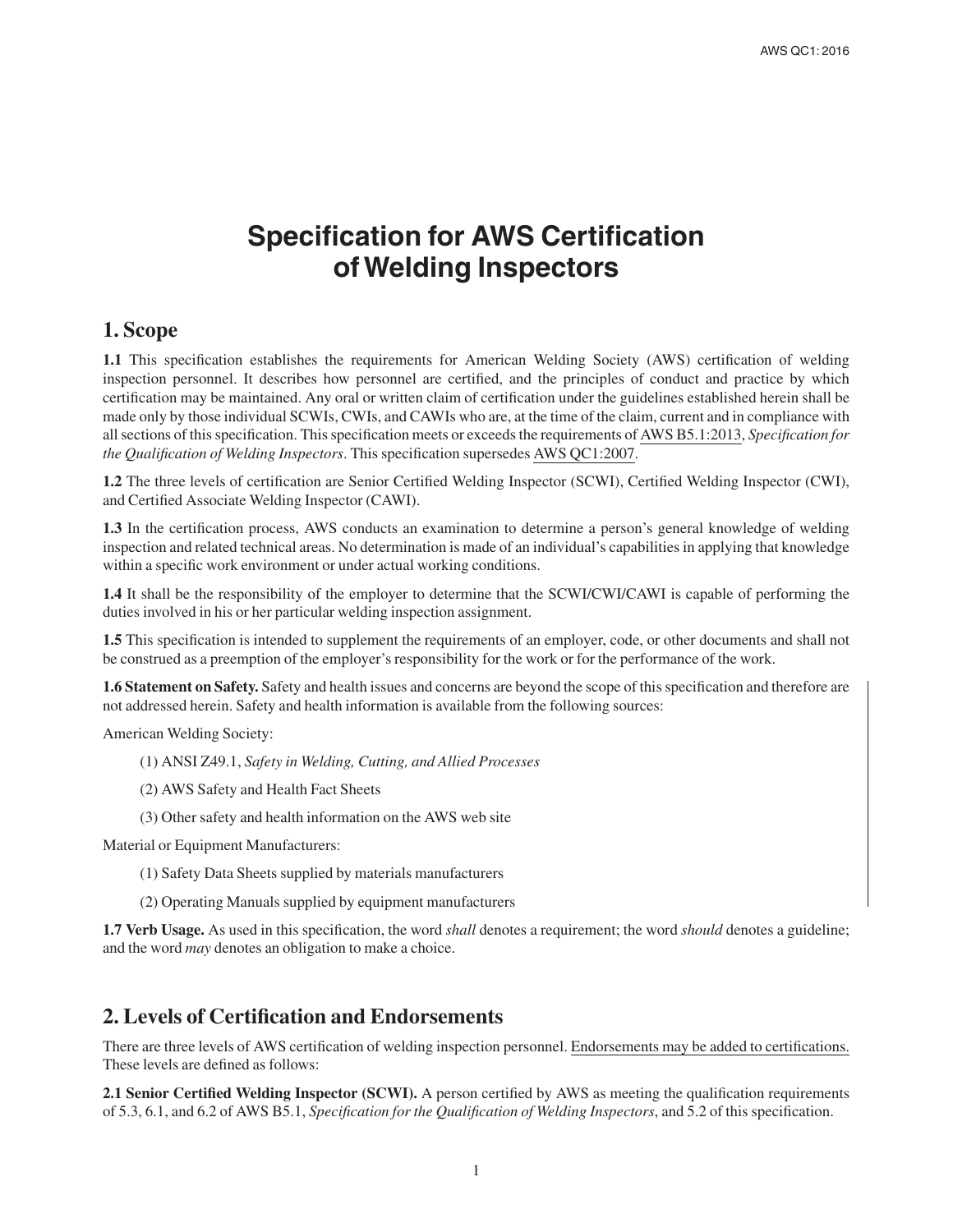**2.2 Certified Welding Inspector (CWI).** A person certified by AWS as meeting the qualification requirements of 5.2, 6.1, and 6.2 of AWS B5.1, *Specification for the Qualification of Welding Inspectors*.

**2.3 Certified Associate Welding Inspector (CAWI).** A person certified by AWS as meeting the qualification requirements of 5.1, 6.1, and 6.2 of AWS B5.1, *Specification for the Qualification of Welding Inspectors*.

**2.4 Endorsements.** Endorsements may be added to the SCWI and CWI certifications as outlined in specific endorsement publications.

#### **3. Definitions**

The welding terms used in this specification are defined in AWS A3.0, *Standard Welding Terms and Definitions*. Other terms used in this specification are defined as follows:

**active supervision.** Direct on-site or readily available supervision by the CWI/SCWI in the form of necessary instructions to ensure that the CAWI can perform specific evaluations as specified by the employer.

**applicant.** A person who applies to the AWS for certification.

**AWS Certification Department.** The department that administers the certification activities of the AWS.

**certificate.** The document issued to the applicant on successful completion of the requirements for certification.

- **certification.** The act of determining, verifying, and attesting in writing to the qualification of personnel in conformance to specified requirements.
- **certified.** Having met the AWS certification requirements.
- **code.** A standard consisting of a set of conditions and requirements relating to a particular subject and indicating appropriate procedures by which it can be determined that the requirements have been met. A standard suitable for adoption in whole or in part by a governmental authority as a part of a law or regulation or as specified by other mandatory documents.
- **Committee.** The Certification Committee of the AWS.
- **endorsement.** Indication of an additional knowledge, skill, or ability documented in writing and added to an individual's certification credential(s).
- **examination.** All testing required to attain an AWS certification.
- **nondestructive examination (NDE).** The process of determining acceptability of a material or a component in accordance with established criteria without impairing its future usefulness.
- **Professional Devlopment Hour (PDH).** A unit of approved professional or education activity involving class participation or performing as an instructor. PDHs are used to determine continuing education eligibility for recertification under this program.
- **qualification.** Demonstrated training, skill, knowledge, and experience required for personnel to perform the duties of a specific job.

**qualified.** Having complied with specific requirements.

**reexamination.** All testing required to attain or renew an AWS certification.

- **retest.** A segment of an examination that may be administered when an applicant failed to achieve a passing grade on the equivalent segment during an examination for AWS Certification.
- **specification.** A standard detailing the essential technical requirements for a material, product, system, or service. It includes the procedures, methods, qualifications, or equipment necessary to verify compliance. This specification is considered mandatory when cited by a mandatory document or when agreed upon by parties, such as for procurement purposes.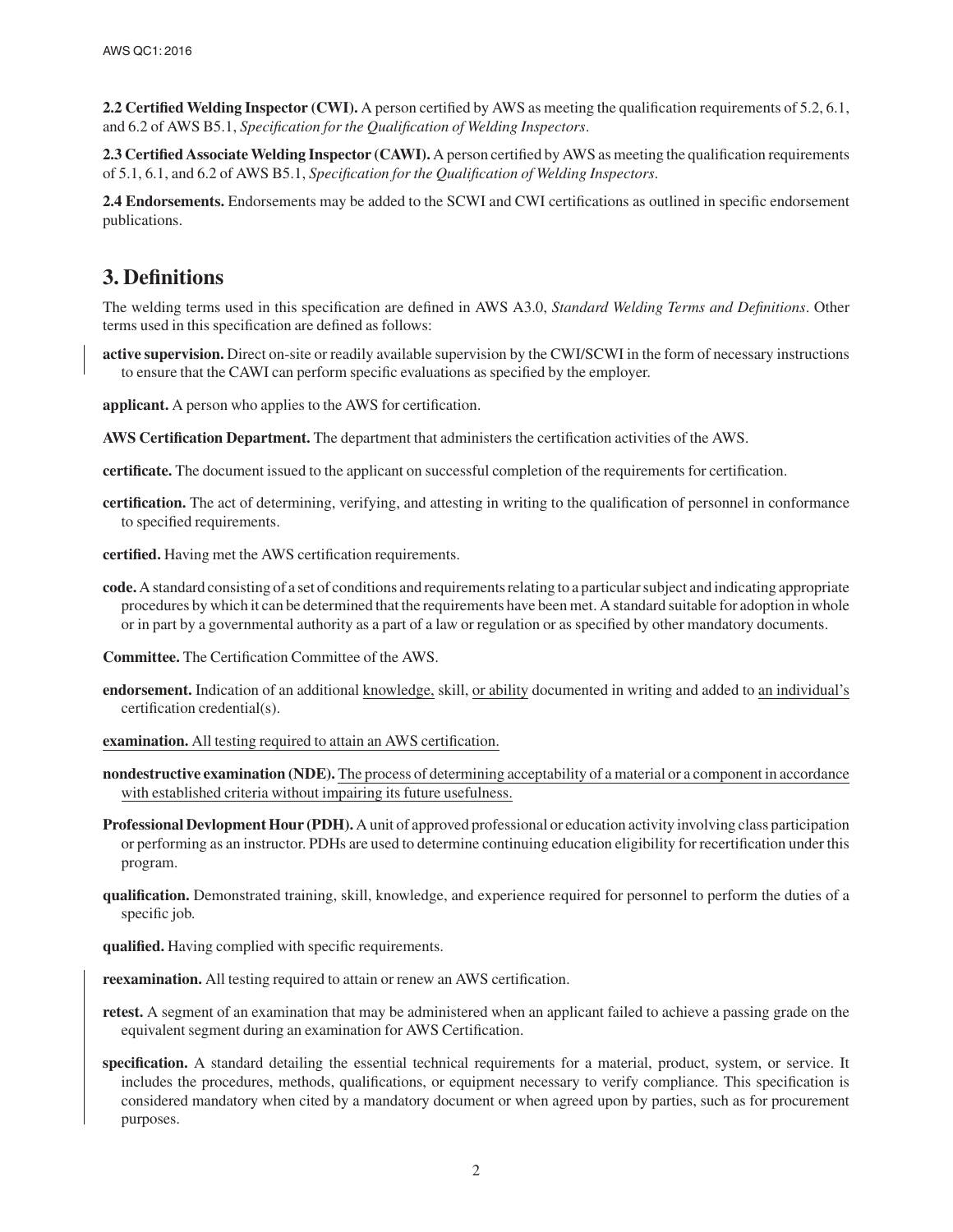**standard.** A document providing rules or guidelines, produced by consensus, and approved by a recognized body. The term standard encompasses five AWS categories: code, specification, method, recommended practice, and guide.

#### **4. Functions of Certified Personnel**

**4.1** The SCWI shall be able to perform inspections, supervise one or more CWIs, CAWIs, or NDE personnel, prepare inspection procedures, review and interpret joining procedures, conduct audits of vendors and/or organizations providing materials or services to the project, and ensure that the work performed and the records maintained conform to the requirements of the applicable standards and other contract documents and perform all SWI duties listed in AWS B5.1, *Specification for the Qualification of Welding Inspectors*.

**4.2** The SCWI and CWI shall be able to perform inspections or to verify that the work inspected and records maintained, conform to the requirements of the applicable standards and perform all WI duties listed in AWS B5.1, *Specification for the Qualification of Welding Inspectors.*

**4.3** The SCWI and CWI shall be able to certify the qualification of welders to various codes or standards. The requirements of the AWS QC7 *Certified Welder* program and the National Registry of AWS Certified Welders are outside the scope of this specification.

**4.4** The CAWI shall be able to perform inspections only under the active supervision, as defined in this specification, of a SCWI or CWI. The SCWI or CWI shall maintain the responsibility for determining final acceptance.

#### **5. Education and Experience Requirements**

**5.1** Applicants seeking AWS SCWI, CWI, or CAWI certification shall meet the applicable education and experience requirements as stated in 5.5 of AWS B5.1, *Specification for the Qualification of Welding Inspectors* for the desired level of certification.

**5.2** In addition to the requirements of AWS B5.1, *Specification for the Qualification of Welding Inspectors*, applicants for SCWI shall have been certified as a CWI for a minimum of six (6) years out of the previous eight (8) years.

**5.3** The application submitted by the applicant shall include a listing of all relevant work and employment. The work history shall include a listing of all relevant employers and their contact information when available, the nature of the work performed, the dates of employment, and an affidavit with the applicant's signature (physical signature or AWS-approved digital signature) attesting to accuracy of the information provided. The work history is subject to verification by the AWS Certification Department and false information is cause to reject the application and can disqualify the applicant from testing to become an AWS CAWI, CWI, or SCWI.

**5.4** Experience claimed by applicants for all levels of certification and recertification, shall be documented by one or more of the following:

**5.4.1** Completion of the employment verification section of the application for certification.

**5.4.2** A letter of employment on company letterhead from present and former employers indicating applicant's name, social security number (optional) job title(s), start date, company name, company address and telephone number, immediate supervisor's name, and the name and title of the person completing the letter.

**5.4.3** A letter on organizational letterhead from the applicant's associated or affiliated organizational representative containing information relevant to the organization in which they were employed, accompanied by official copies of work assignment sheets, books, or records.

**5.4.4** Two (2) letters of reference on company letterhead from separate clients attesting to the nature of work assignments during the period of performance required for certification for self-employed or contract applicants.

**5.4.4.1** If letters of reference cannot be practically obtained, applicants shall submit an affidavit describing what type of work activity they performed, and indicating the time frame of that activity for a sufficient number of clients to establish the length of activity required in 15.4 of this specification. Additional supporting documentation, such as lesson plans, letters, billing invoices, or check stubs also may be submitted.

**5.5** All applicants shall be responsible for using the most current applications as provided by the AWS Certification Department. Use of obsolete forms may delay the certification process.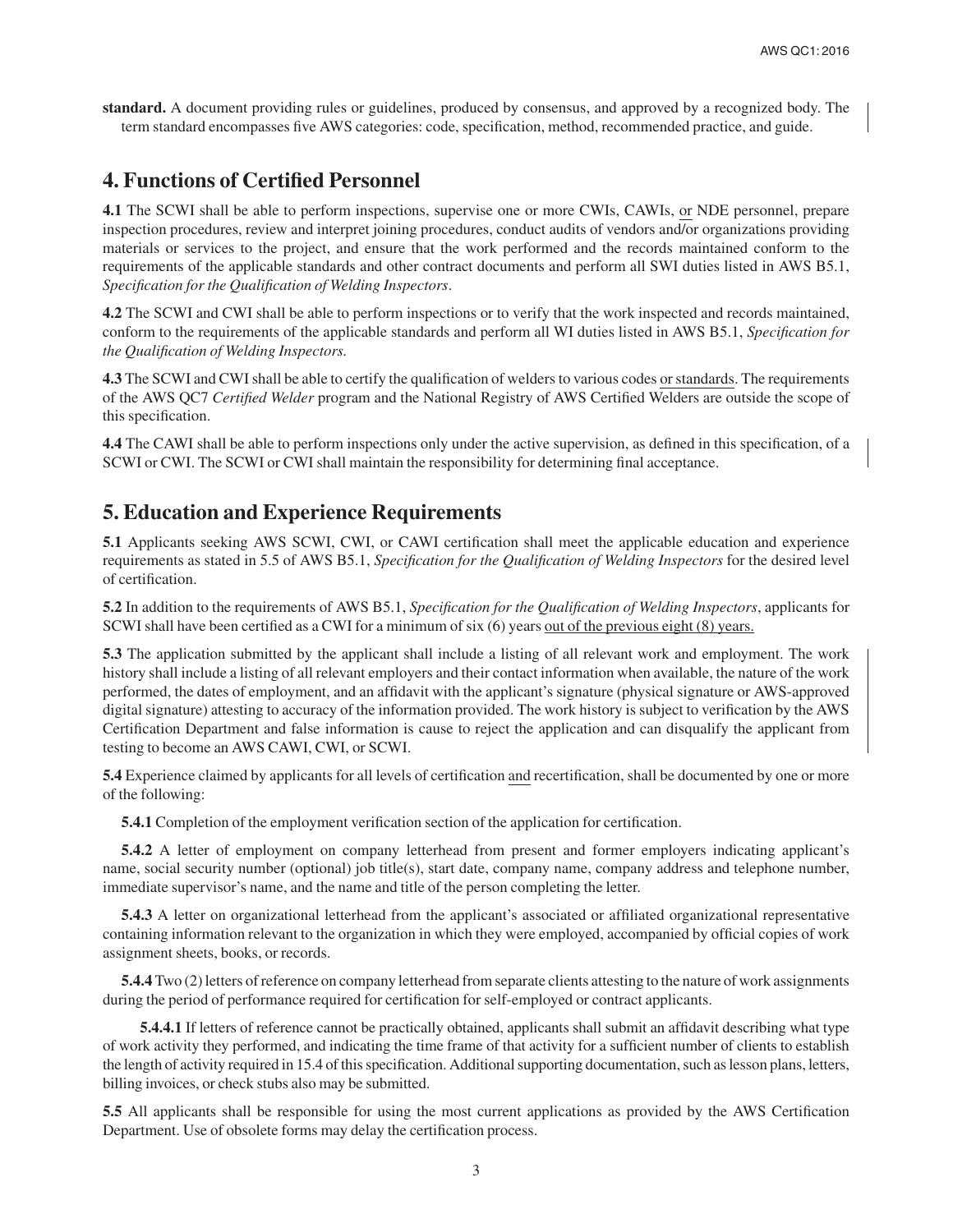#### **6. Examination Requirements for SCWI and CWI**

#### **6.1 Senior Certified Welding Inspector**

**6.1.1** Applicants seeking SCWI certification shall successfully meet the SWI requirements as contained in 6.2 and 7.2 of AWS B5.1, *Specification for the Qualification of Welding Inspectors*.

**6.1.2** Applicants shall pass the examination(s) as follows:

| <b>Examination</b>            | <b>Minimum</b><br>Number of<br><b>Ouestions</b> | <b>Minimum</b><br>Percentage of<br><b>Correct Answers</b> |
|-------------------------------|-------------------------------------------------|-----------------------------------------------------------|
| <b>SCWI Part A and Part B</b> | 200                                             | 72                                                        |

**6.1.3** Reexaminations shall be considered as any tests taken within one year (12 months) of the original test date. Applicants may take up to two (2) reexaminations within one year of the original test date.

**6.1.4 Alternative Certification for the SCWI.** The CWI applicant shall take an approved core of mandatory endorsement exams and a specified additional number of elective endorsement exams. The mandatory endorsement exams shall be designated by the Committee.

#### **6.2 Certified Welding Inspector**

**6.2.1** Applicants seeking CWI certification shall successfully meet the WI requirements as contained in 6.2 and 7.1 of AWS B5.1, *Specification for the Qualification of Welding Inspectors*.

| <b>Examination</b>     | Minimum<br>Number of<br><b>Ouestions</b> | Minimum<br>Percentage of<br><b>Correct Answers</b> |
|------------------------|------------------------------------------|----------------------------------------------------|
| Part A—Fundamentals    | 150                                      | 72                                                 |
| Part B-Practical       | 40                                       | 72                                                 |
| Part C—Code Book       | 46                                       | 72                                                 |
| Code Book Endorsements | N/A                                      | 72                                                 |
| Other Endorsements     | N/A                                      | As defined in<br>the endorsement<br>specifications |

**6.2.2** Applicants shall pass the examination(s) as follows:

**6.2.3** Applicants who achieve a 72% overall composite score (simple average of three parts of the examination) and fail to meet the requirements of 6.2.2 may retake those parts failed subject to the requirements of 6.2.5.

**6.2.4** An applicant shall select and indicate on his or her certification application the code to which they are to be tested. Applicants are responsible for verifying with the AWS Certification Department which codes are available and which editions of those codes are applicable to the examination.

**6.2.5** The maximum number of retests taken in the three-year period starting with the original test date is three (3). Applicants may take the first retest(s) of the failed segment(s) without additional training. Only one retest without documented evidence of additional training is permitted. Any additional retests (2nd or 3rd retests) shall require documented evidence of additional training in accordance with the following:

**6.2.5.1 Full 3-Part Reexamination:** Forty (40) hours of further training received in welding inspection in the exam subjects and categories in AWS B5.1.

**6.2.5.2 1-Part or 2-Part Retest.** Sixteen (16) hours of further training received in welding inspection specific to the AWS B5.1 exam subjects and categories failed.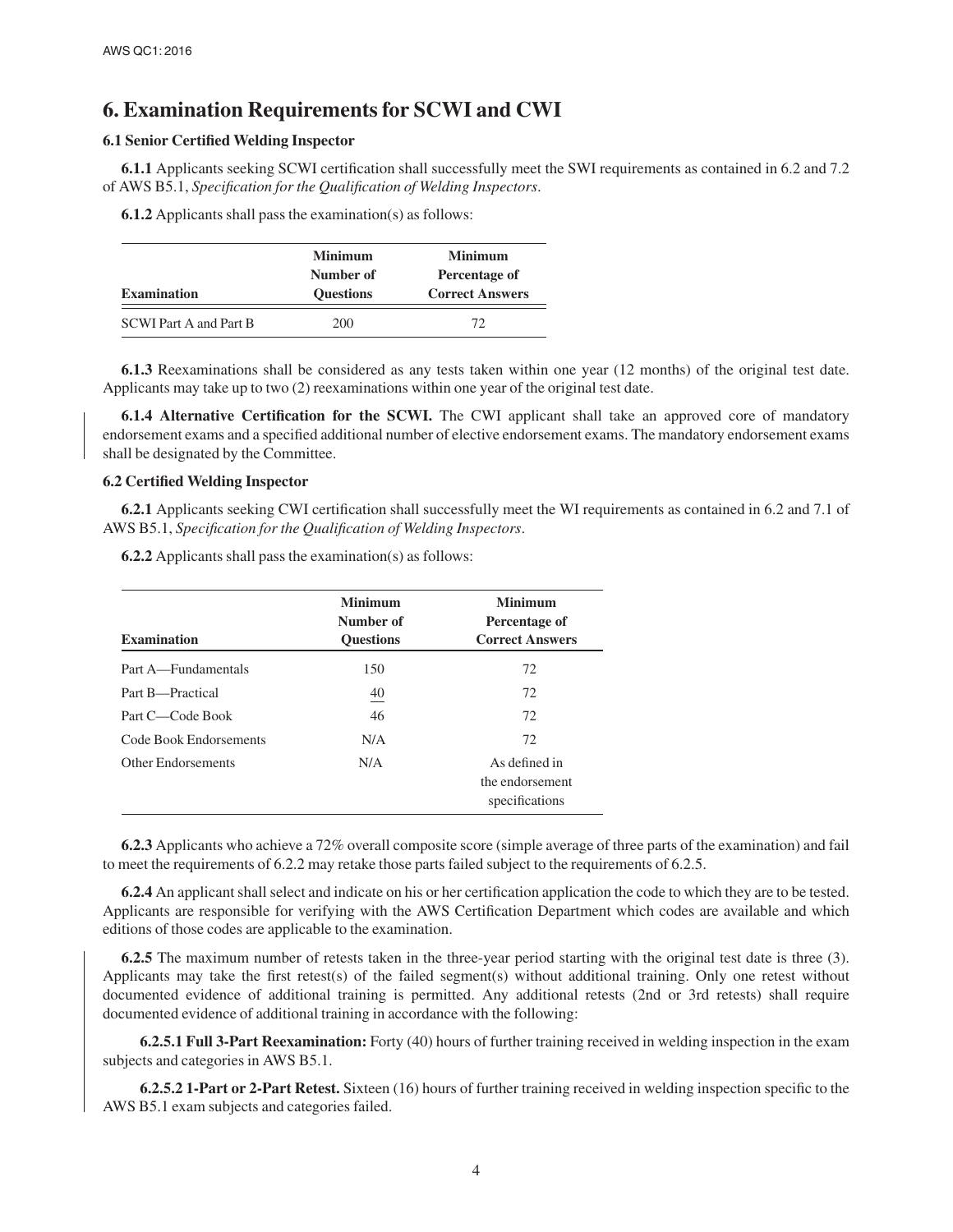The training documentation shall include a detailed description of the course(s) or other training means, the number of contact hours for each course or session, and a certificate or letter of completion. A contact hour shall consist of not less than 50 minutes of instruction and each Continuing Education Credit (CEU) shall be considered as 10 PDHs. If the required documentation cannot be supplied with the retest application, results will not be released until the required documentation is received.

**6.2.5.3** An applicant who fails to pass the Part C—Code Book portion of the CWI examination is required to retest using the same code used for the original examination during the three (3) year retest period.

**6.2.6** Applicants who previously passed their Certified Welding Educator (CWE) exams (Parts A and B of the CWI exam) at or above CWI levels shall be exempt from retaking Parts A and B, but shall be required to pass only the code book portion (Part C) at CWI levels. No CAWI certification shall be given.

**6.2.7 Split Examination.** AWS may allow or require applicants to take and pass Part A first before qualifying to take Parts B & C. For split examinations, the rules shall be as follows:

**6.2.7.1 Part A.** Applicants must achieve a 72% or higher passing mark to be qualified to take Parts B & C.

- **(1) Retests.** Applicants who fail to achieve a 72% passing mark may take a first retest of Part A no sooner than 24 hours after the start of the previous exam. Subsequent retests require 16 hours of qualified documented training (see 6.2.5.2) in welding fundamentals.
- **(2) Retest Limitations.** Applicants may not exceed 4 exam attempts in a 3-year period on Part A. If the applicant has not passed Part A within 3 years of initial test attempt, he or she must submit a new initial application to the AWS with updated work and education experience.
- **(3) Recognition.** Applicants who pass will receive a confirmation letter that they have passed Part A and are now eligible to take Parts B & C. No certification status will be earned by passing Part A.

**6.2.7.2 Parts B & C.** Once an applicant passes Part A, he or she may attempt Parts B & C. Parts B & C must be attempted on the same day. Applicants must achieve a 72% or higher passing mark on both Parts B & C to earn a CWI. Applicants who achieve a 60% or higher mark on both parts but below the marks necessary for CWI on one or both parts will earn a CAWI.

- **(1) Retests.** Applicants who achieve a 72% overall composite score (simple average of Parts B & C of the examination) but fail to achieve a 72% on each part may retake those parts failed subject to the requirements of 6.2.7.2(2). A first retest of the parts required may be scheduled no sooner than 24 hours after the start of the previous exam. Subsequent retests require 16 hours of qualified documented training (see 6.2.5.2) in one or both of the parts failed.
- **(2) Retest Limitations.** Applicants may not exceed 4 exam attempts in a 3-year period on Parts B & C. If the applicant has not passed Parts B  $\&$  C within 3 years of initial test attempt on Part A, he or she must submit a new initial application to AWS with updated work and education experience, and must restart the examination process over again by passing Part A per 6.2.7.1.

#### **7. Achieving Certified Associate Welding Inspector (CAWI) Certification**

**Note:** Persons eligible for CAWI are cautioned that by accepting a CAWI certification from the AWS, they are now limited on how they can practice inspection activities. If they are unable to comply with these restrictions, it may be best to surrender the CAWI certification and to continue to work uncertified.

**7.1** CAWI certification is obtained when an applicant achieves the following on the CWI examination:

| <b>Examination</b>  | <b>Minimum</b><br>Number of<br><b>Ouestions</b> | <b>Minimum</b><br>Percentage of<br><b>Correct Answers</b> |
|---------------------|-------------------------------------------------|-----------------------------------------------------------|
| Part A—Fundamentals | 150                                             | 60                                                        |
| Part B-Practical    | $\overline{40}$                                 | 60                                                        |
| Part C—Code Book    | 46                                              | 60                                                        |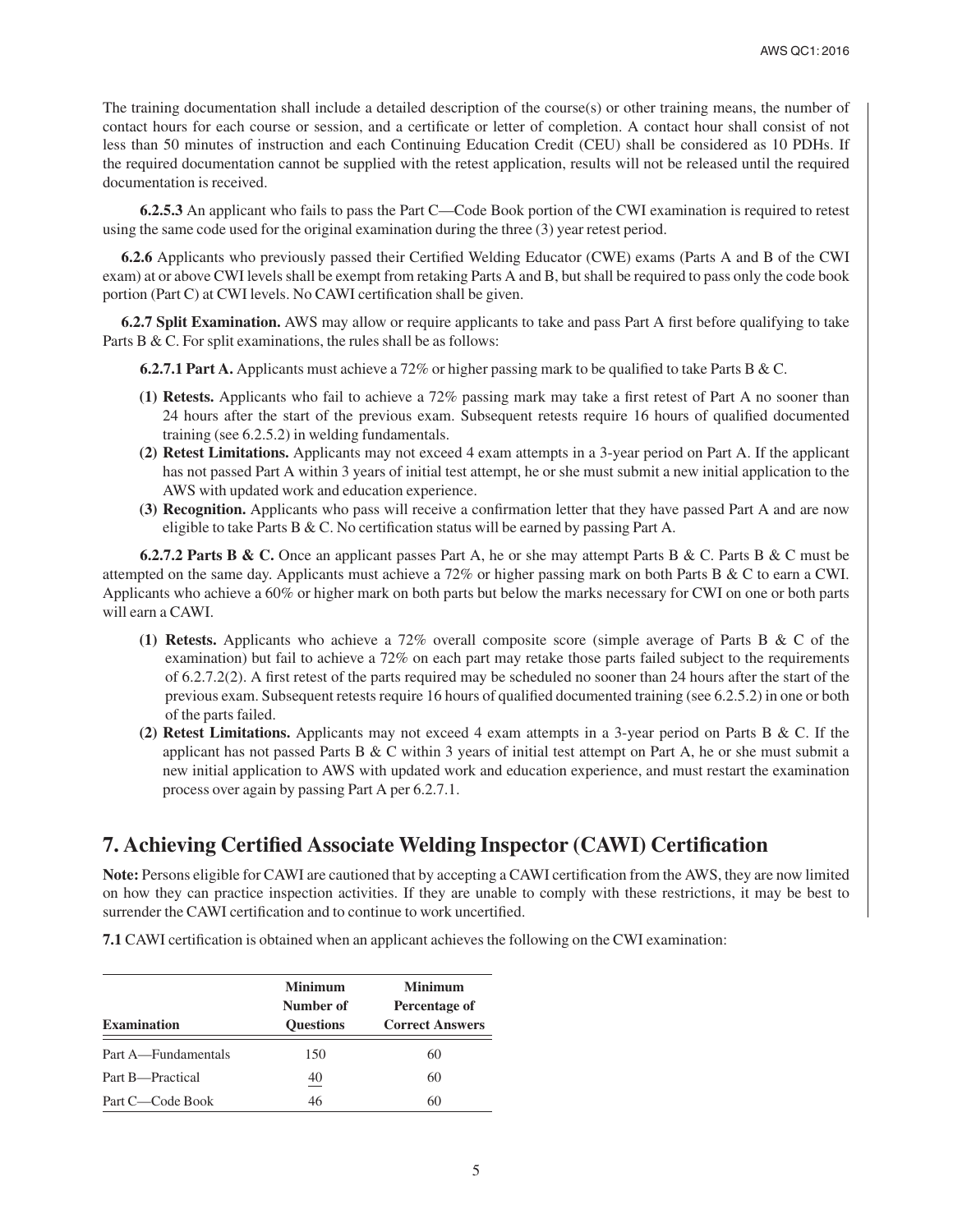**7.2** CAWIs shall adhere to the requirements of 15.1 of this specification.

**7.3** Applicants who achieve the minimum scores in 7.1 of this specification shall be awarded a CAWI certification and will be subject to the requirements of 15.1 of this specification.

**7.4** All CAWI certifications issued in accordance with this specification shall have new certification numbers assigned to them.

**7.5** CAWIs who meet the requirements of Section 14 of this specification are eligible for upgrading to CWI status. Certification upgrade is not automatic. Applicants for upgrade must complete and submit all necessary documents to the AWS Certification Department for consideration.

#### **8. Visual Acuity and Photo Requirements**

**8.1 Visual Acuity.** Applicants for certification as SCWI, CWI, or CAWI shall satisfy the visual acuity requirements of 6.1 of AWS B5.1, *Specification for the Qualification of Welding Inspectors.*

**8.1.1** An AWS Visual Acuity Form shall be completed by an ophthalmologist, optometrist, medical doctor, registered nurse, certified physician's assistant, or by other ophthalmic medical personnel, and must include the state or province license number. Examinations shall be performed not more than one (1) year prior to the date of the welding inspector examination or the expiration date for renewals and recertifications. New visual acuity records do not need to be supplied for retests occurring within one (1) year from the original examination date.

**8.1.2** The completed eye examination results shall be received by the AWS Certification Department no later than 60 days after the applicant's examination date. Applicants who have not fulfilled the visual acuity requirements by that date shall have all records, scores, and applications voided and may be in jeopardy of forfeiting application fees.

**8.2 Photos.** Applicants shall submit one (1) passport-style color photograph that meets photo submission requirements. The acceptance of photos is at the discretion of the AWS Certification Department.

#### **9. Reciprocity**

**9.1** The Committee periodically approves reciprocity arrangements between the program defined in this specification and welding inspector certification programs in other countries. The terms and conditions of each reciprocity arrangement are unique and conditional upon the uniform administration of the reciprocal program. Changes to programs subsequent to granting reciprocity shall be cause for reevaluation by the Committee of issuance of certifications beyond the date of change. Contact the AWS Certification Department for a listing of current approved reciprocal agreements and their respective requirements.

#### **10. Certification**

**10.1 Documentation.** The AWS shall issue to each SCWI, CWI, and CAWI applicant who complies with the applicable requirements of AWS B5.1, *Specification for the Qualification of Welding Inspectors*, a serialized (unique number) certificate and a wallet card stating that the applicant has met the AWS certification requirements. Certification becomes effective on the first day of the month following the date of examination. Certification shall be valid for three years unless revoked for reasons defined in 11.6 and the authority of Section 12. The certificate shall indicate the date of certification. The wallet card shall include the SCWI's, CWI's, or CAWI's photo, indicate the expiration date of certification, and any need for corrective lenses for near-vision acuity. It shall also state results of color vision tests.

**10.1.1** SCWIs shall be issued a new certification number but may request that the original date of CWI certification be listed on the SCWI wallet card.

**10.2 Verification.** The AWS shall release certification test results only to the applicant SCWI/CWI/CAWI, or to a person or agency designated by the applicant SCWI/CWI/CAWI upon written request, and with notarized and witnessed release. The exceptions to this requirement are members of the AWS staff and members and officers of the Committee, who may request and receive access to all information relating to program participants in the necessary pursuit of their duties on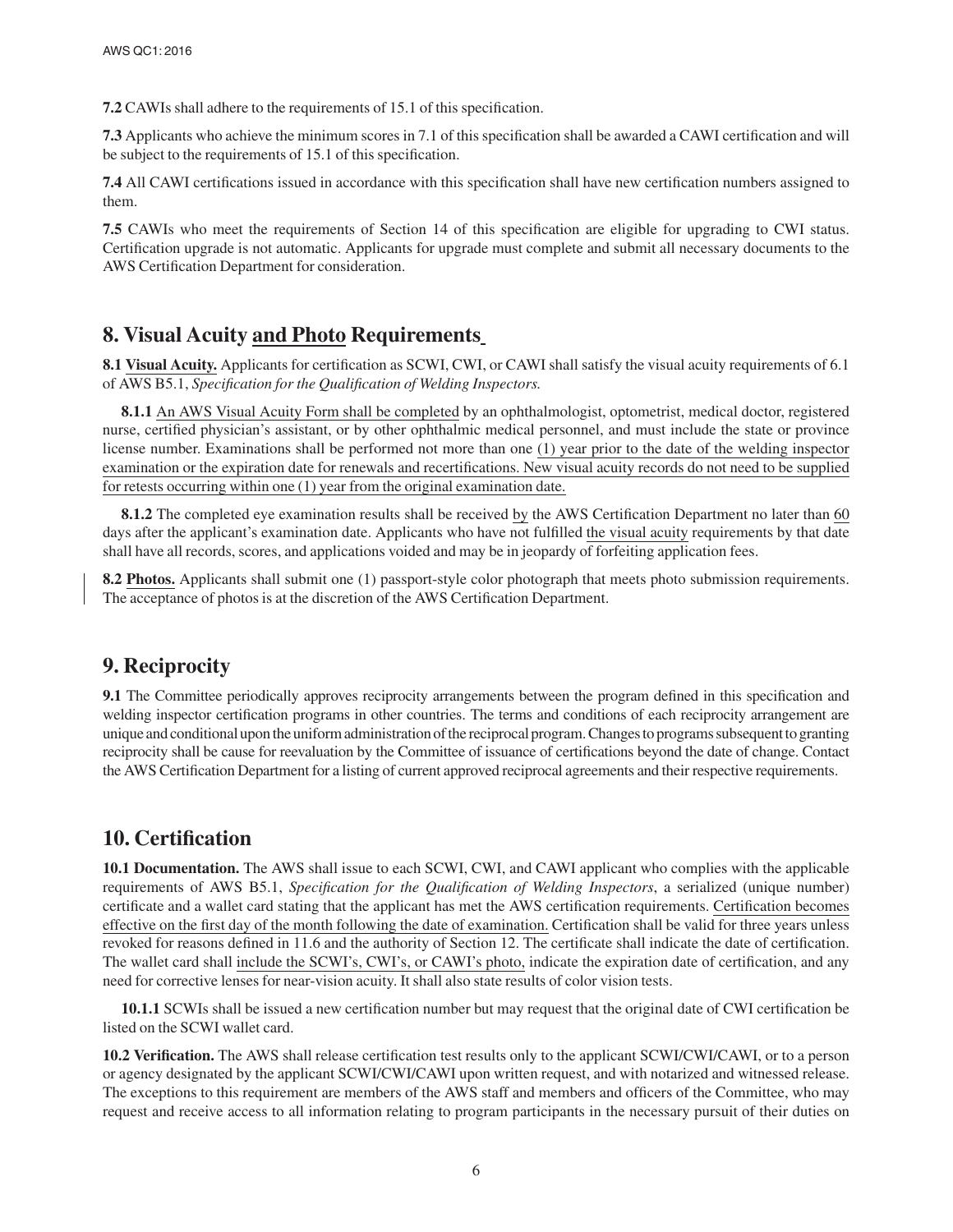behalf of the program. Extra copies of test results, in addition to those provided at the time of certification, may require payment of a nominal administrative fee. Requests for verification of status and certification number of SCWIs, CWIs, and CAWIs shall be provided to requestors without charge. Only the certification number, date certified, expiration date, photo, current status (current, revoked, etc.), and certification limitations (corrected vision, etc.) shall be provided by the AWS staff members without the express written approval of the applicant, SCWI, CWI, or CAWI.

#### **11. Code of Ethics, Rules of Conduct, and Practice**

**Preamble.** In order to safeguard the health and well-being of the public and to maintain integrity and high standards of skills, practice, and conduct in the occupation of welding inspection; the AWS SCWIs, CWIs, and CAWIs shall be cognizant of the following principles and the scope to which they apply, with the understanding that any unauthorized practice is subject to the Committee's review and may result in suspension, reprimand, or revocation of certification.

**11.1 Integrity.** The SCWI, CWI, and CAWI shall act with complete integrity in professional matters and be forthright and candid to their employer, the regulator or employer's customer, and with the Committee or its representatives, on matters pertaining to this specification.

**11.2 Responsibility to the Public.** The SCWI, CWI, and CAWI shall act to preserve the health and well-being of the public by performing duties required of welding inspection in a conscientious and impartial manner to the full extent of the inspector(s) moral and civic responsibility and qualification. Accordingly, the SCWI, CWI, and CAWI shall:

**11.2.1** Undertake and perform assignments only when qualified by training, experience, and capability.

**11.2.2** Present credentials upon request to persons authorized to examine them.

**11.2.3** Will not falsely represent current status nor seek to misrepresent the certification level (SCWI/CWI/CAWI) by modification of certification documents or false verbal or written testimony of current level or status, or utilize the certification stamp or number connected to a lapsed or terminated SCWI, CWI, or CAWI status.

**11.2.4** Be completely objective, thorough, and factual in any written report, statement, or testimony of the work and include all relevant or pertinent testimony in such communiqués or testimonials.

**11.2.5** Sign only for work that the inspector has inspected, or for work over which the inspector has personal knowledge through active supervision as defined in this specification.

**11.2.6** Neither associate with nor knowingly participate in a fraudulent or dishonest venture or activity.

#### **11.3 Public Statements**

**11.3.1** The SCWI, CWI, or CAWI shall issue no statements, criticisms, or arguments on weld inspection matters connected with public policy which were inspired or paid for by an interested party, or parties, without first identifying the party, the speaker, and disclosing any possible financial interest.

**11.3.2** The SCWI, CWI, or CAWI shall publicly express no opinion on welding inspection subjects unless it is founded upon knowledge of the facts in issue, upon a background of technical competence pertinent to the subject, and upon honest conviction of the accuracy and propriety of the statement.

#### **11.4 Conflict of Interest**

**11.4.1** The SCWI, CWI, or CAWI shall avoid a conflict of interest with the employer or client and shall disclose any business association, or circumstance that might be so considered.

**11.4.2** The SCWI, CWI, or CAWI shall not accept compensation, financial or otherwise, from more than one party for services on the same project, or for services pertaining to the same project, unless the circumstances are fully disclosed to all interested parties or their authorized agents.

**11.4.3** The SCWI, CWI, or CAWI shall not solicit or accept gratuities, directly or indirectly, from any party, or parties, dealing with the client or employer in connection with the SCWI's, CWI's, and CAWI's work.

**11.4.4** The SCWI, CWI, or CAWI shall, while serving in the capacity of an elected, retained, or employed public official, neither inspect, review, nor approve work in the capacity of SCWI, CWI, or CAWI on projects also subject to the inspector's administrative jurisdiction as a public official, unless this practice is expressly dictated by a job description or specification and all affected parties are notified.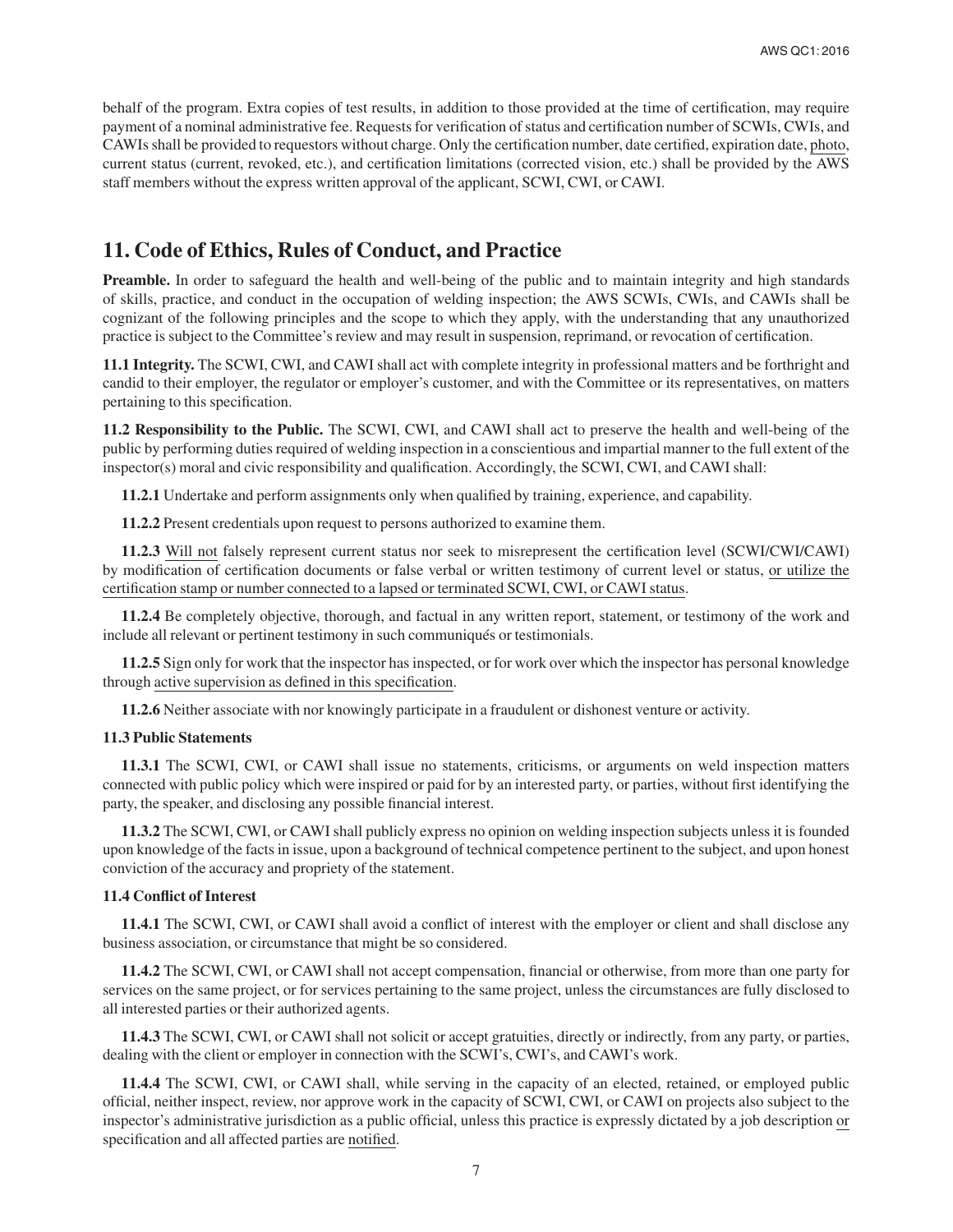#### **11.5 Solicitation of Employment**

**11.5.1** The SCWI, CWI, or CAWI shall neither pay, solicit, nor offer, directly or indirectly, any bribe or commission for professional employment with the exception of the usual commission required from licensed employment agencies.

**11.5.2** The SCWI, CWI, or CAWI shall neither falsify, exaggerate, nor indulge in the misinterpretation of personal academic and professional qualifications, past assignments, accomplishments and responsibilities, or those of the inspector's associates. Misrepresentation of current SCWI/CWI/CAWI certification status at the time of, or subsequent to, submission of requested employment information, or in the solicitation of business contracts wherein current certification is either required or inherently beneficial (advertisements for training courses, consulting services, etc.) shall be a violation of this section.

**11.5.3** The SCWI, CWI, or CAWI shall not claim that their credentials are suitable for anything outside of the field of welding inspection or for tasks outside of their endorsements.

**11.5.4** The SCWI, CWI, or CAWI shall not disclose proprietary information, (i.e., commercially valuable information not generally known) concerning business affairs or technical processes of a present or former client or employer, without their written consent, except as necessary to perform the duties of a SCWI, CWI, or CAWI.

*Note: While the SCWI, CWI, or CAWI may have established excellent credentials, certification alone may not legally qualify the inspector to provide inspection services to the public. Contract documents, or building or jurisdiction laws may require inspection to be performed under the direction and responsibility of others, such as a Registered Professional Engineer.*

**11.6 Unauthorized Practice.** Any violation of any part of the standard of conduct prescribed by this specification if related to a SCWI's, CWI's, or CAWI's occupation, including any violation of the Code of Ethics contained in this specification, shall constitute an unauthorized practice subject to the imposition of sanctions.

#### **12. Revocation**

**12.1 Committee.** The Committee shall have the power to suspend, refuse renewal, revoke, place on probation, or reprimand the SCWI's, CWI's, or CAWI's certification for misrepresentation of facts regarding personal qualifications, status, assignments, etc., relating to SCWI's, CWI's, or CAWI's certifications whether such misrepresentation was made at the time of application or on subsequent applications (renewal, etc.). The Committee may suspend, refuse renewal, revoke, place on probation, or reprimand a certificate holder, if found guilty of any unauthorized practice (as outlined in 11.6 Unauthorized Practice) in a proceeding conducted in conformance to AWS QC9 *Administrative Procedures for Alleged Violations of AWS Certification Programs* (available from the AWS Certification Department).

**12.2 Courts.** The Committee may apply to any court of competent jurisdiction for further enforcement of its administrative decisions and rulings.

#### **13. Reinstatement**

Reinstatement of a revoked certificate shall be allowed with no penalty or prejudice to the individual provided the reason for such revocation has been rectified to the Committee's satisfaction.

#### **14. Upgrading of CAWI Certification to CWI**

**14.1 Applicants** whose scores on each part of the examination meet the requirements of 6.2.2 of this specification but did not meet the experience requirements of 5.2.2 of AWS B5.1 may request an upgrade to the CWI level once the experience requirements are met.

**14.1.1** The period of validity of CWI certification for individuals who have upgraded in accordance with 14.1 shall not exceed the original period of CAWI certification.

**14.2** The CWI shall not upgrade to the SCWI certification level without complying with the requirements of 5.1, 5.2, and 6.1 of this specification.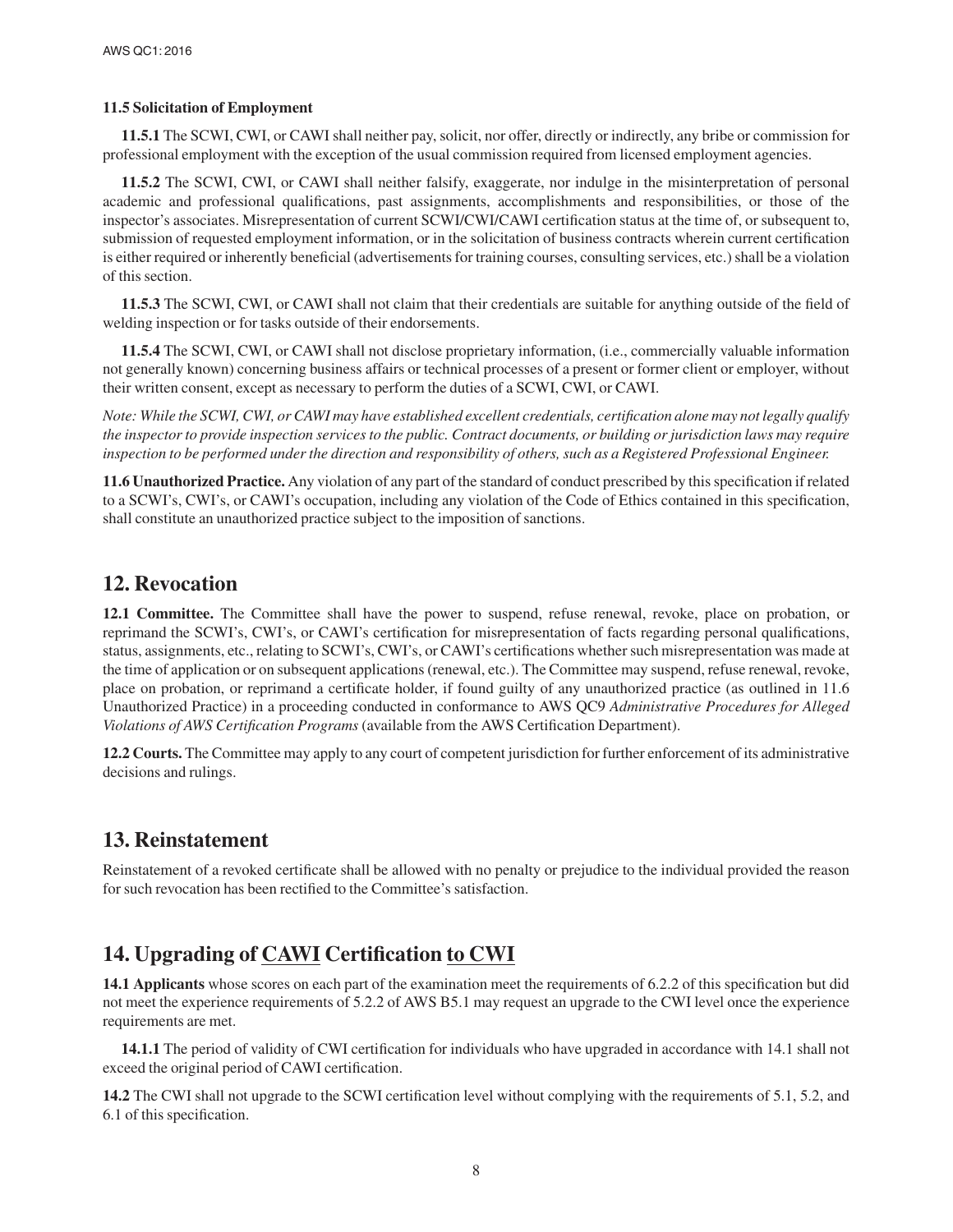#### **15. Renewals**

**15.1** CAWIs are not eligible for renewal. A CAWI may only hold the CAWI certification for up to a three-year period.

**15.1.1.** For anyone receiving initial or subsequent CAWI certification under QC1:2006 or later editions of QC1, subclauses 6.2.2, 6.2.3, and 6.2.5 apply to achieving CWI status. Retests may be scheduled at any time during the threeyear CAWI certification in accordance with 6.2.5.

**15.2** The SCWI and CWI shall be responsible for:

**15.2.1** Maintaining a current address with the AWS Certification Department. Please notify the AWS Certification Department at AWS directly of all address changes. Failure to maintain a current address with the AWS Certification Department may jeopardize certification status.

**15.2.2** Maintaining certification by submitting an approved renewal application to the AWS Certification Department by the expiration date of the current certification and no earlier than 11 months prior to the expiration date of that certification. AWS may send a renewal notice, but if not received, it remains the responsibility of the SCWI or CWI to renew on time.

**15.3** Certification becomes effective on the first day of the month following the date of examination. On that same month and day, expiration occurs three years later. A 60-day administrative extension period is allowed. During this time, certification will be considered as expired. If the paperwork is received on time and all renewal or recertification requirements have been met, certification will be reactivated. For example,

Certification granted: May 1, 2008

Certification expires: May 1, 2011

Administrative extension period: May 1, 2011 to June 30, 2011

After June 30, 2011, applicant must meet the requirements of 6.1.2 or 6.2.2, as applicable, to gain certification.

**15.3.1** For personnel serving on active duty with the US armed services overseas, contact the AWS Certification Department for current policy on renewing or recertifying.

**15.3.2** Renewals submitted after the administrative 60-day grace period (15.3) but within one year of expiration may be accepted for renewal; however, administrative late fees may be applied.

**15.4** The SCWI and CWI requesting renewal of certification shall attest to having no period of continuous work inactivity greater than two years in activities as described in AWS B5.1, *Specification for the Qualification of Welding Inspectors*  during the previous three years of certification.

**15.4.1** The SCWI and CWI not meeting the requirements of 15.4 may renew by taking the CWI Part B Practical exam and meet the scoring requirements in 6.2.2 of this specification.

**15.5** SCWI and CWI certification renewals are limited to two consecutive three-year periods. Before the end of the third three-year period, SCWIs and CWIs are required to recertify by complying with Section 16 of this specification.

**15.6** CWIs who are renewing or are at their 9-year recertification but seek SCWI certification must complete two applications. One application shall be for 9-year CWI recertification (by either Part B exam or continuing education) and the other application shall be to take the SCWI exam. CWIs who recertify in accordance with 16.3.1 of this specification and desire to sit for the SCWI examinations will have to take both the CWI Part B Practical and the SCWI examinations. Applicants for SCWI certification who successfully meet the requirements for CWI renewal or recertification in advance but fail to meet the requirements of 6.1.2 of this specification shall not lose their CWI status.

#### **16. 9-Year Recertification for SCWI and CWI**

**16.1** An approved 9-year recertification application must be in the AWS Certification Department by the expiration date of the current certification and no earlier than 11 months prior to the expiration date of the current certification. A 60-day administrative extension period is allowed. During this time, certification will be considered as expired. If the paperwork is received on time and all renewal or recertification requirements have been met, certification will be reactivated.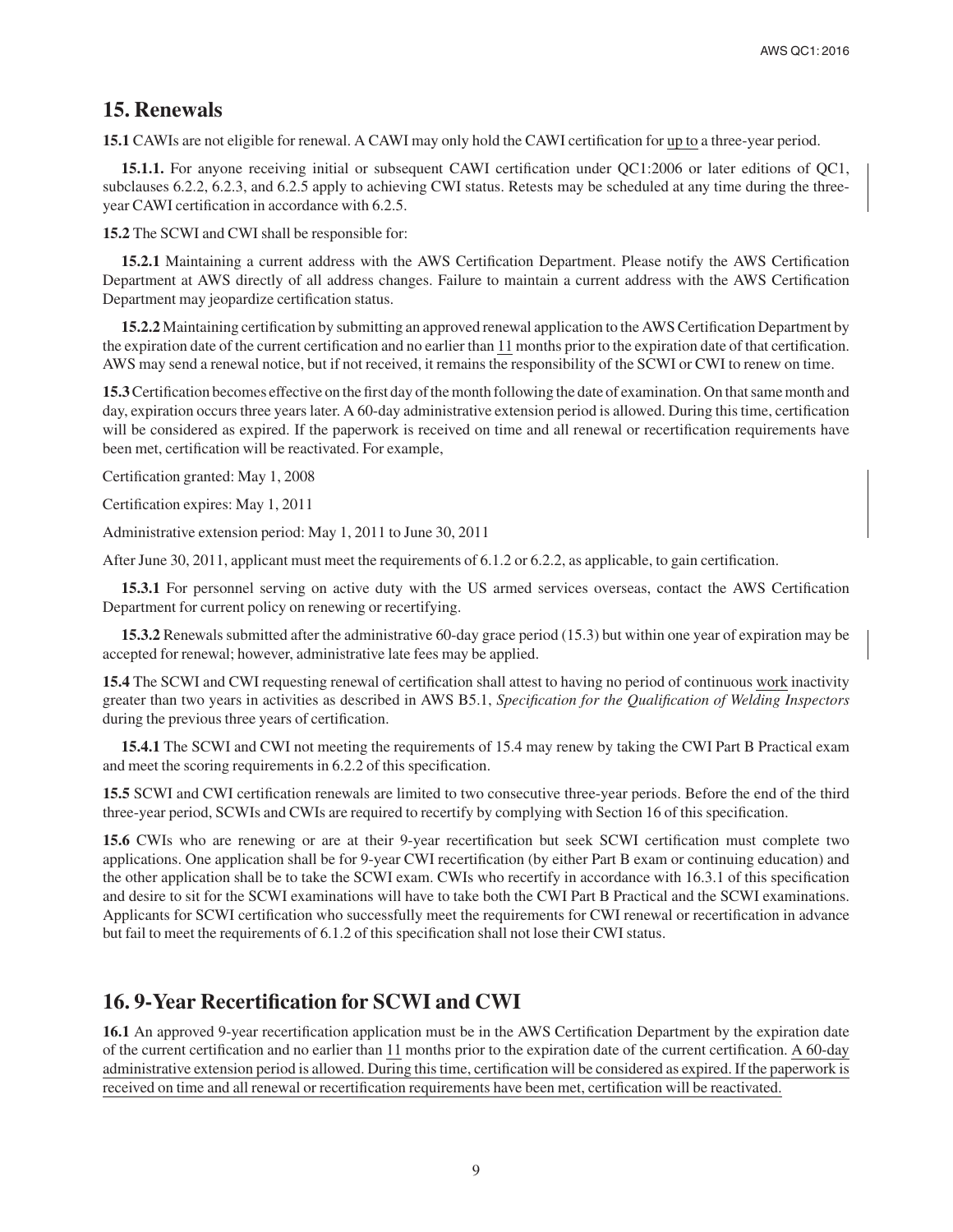**16.2** Before the end of the ninth year from the date of initial certification, and each nine years thereafter, SCWIs seeking recertification shall satisfy either 16.2.1 or 16.2.2.

**16.2.1** SCWI recertification by examination by satisfying the requirements of 6.1 of this specification, or by taking a Committee-approved endorsement, or

**16.2.2** SCWI recertification by experience and continuing education. The SCWI shall attest to having no period of continuous inactivity greater than two years in activities as described in AWS B5.1, *Specification for the Qualification of Welding Inspectors*, during the previous three years of certification, and shall present evidence of activities meeting the requirements of 16.4 or 16.5 of this specification.

**16.3** Before the end of the ninth year from the date of initial certification, and each nine years thereafter, CWIs seeking recertification shall satisfy either 16.3.1 or 16.3.2.

**16.3.1** CWI recertification by taking the Part B Practical examination or by taking a Committee-approved endorsement, and meeting the requirements of 6.2.2 of this specification. The endorsement will not need to be current at the time of application for recertification.

**16.3.2** CWI recertification by experience and continuing education. The CWI shall attest to having no period of continuous inactivity greater than two years in activities as described in AWS B5.1, *Specification for the Qualification of Welding Inspectors*, during the previous three years of certification, and shall present evidence of activities meeting the requirements of 16.4 or 16.5 of this specification.

**16.4** The following rules apply to meeting the training or teaching requirements in 16.2.2 and 16.3.2 of this specification.

**16.4.1** A minimum of eighty (80) PDHs must be earned (training received or instruction delivered) during the nine-year certification period and twenty (20) of those 80 PDHs must be earned in the final three-year period.

**16.4.2** The course content must be relevant to one or more of the subjects or job functions defined in AWS B5.1, *Specification for the Qualification of Welding Inspectors*.

**16.4.3** A maximum of eighty (80) PDHs are allowed for any one course.

**16.4.4** Credit for a particular course may only be granted once in a nine-year period. (Example: a single 40-hour course taught any number of times can only be used to fulfill 40 hours of the 80 hours required for recertification without examination.)

**16.4.5** Trainers who want to substitute teaching hours for the required PDHs shall submit documentation of the hours of training performed. Such documentation shall include a complete syllabus of subjects taught, a copy of the certificates of attendance or completion issued, the number of students attending, the dates of the training provided, and documentation that the training was a formal offering and not personal coaching, tutoring, or individual instruction delivered to meet job requirements.

**16.5 Professional Development Hours (PDHs) Credit Toward 9-Year Recertification.** PDHs will be credited based upon each contact hour of activity. A contact hour shall consist of not less than 50 minutes of instruction. For applicable courses where CEUs are awarded, each CEU shall be considered as 10 PDHs. The following list shall define the credit (in PDHs) awarded for each activity.

**16.5.1** PDHs may be earned by participating in any classroom, correspondence, or distance learning in one or more subject areas listed in AWS B5.1, *Specification for the Qualification of Welding Inspectors*, Table 1. There is no maximum of PDHs that may be accepted for recertification under this provision but all PDHs claimed must be accompanied by a course description and certificate of completion indicating the number of contact hours.

**16.5.2** PDHs may be earned by attending local section meetings of a professional society (AWS or other) where technical presentations that cover one or more of the areas indicated in AWS B5.1, *Specification for the Qualification of Welding Inspectors,* are given*.* A maximum of 40 PDHs may be accepted for recertification during the 9-year period and must be accompanied by a section meeting announcement and certificate of completion or proof of attendance indicating the number of contact hours for the activity signed by the Section Chair or other officer.

**16.5.3** PDHs may be earned for preparation and presentation of a technical session at a local or national conference (AWS or other societies or organizations) addressing subjects contained in AWS B5.1, *Specification for the Qualification of Welding Inspectors*. A single award of 10 PDHs will be accepted for recertification upon presentation of copies of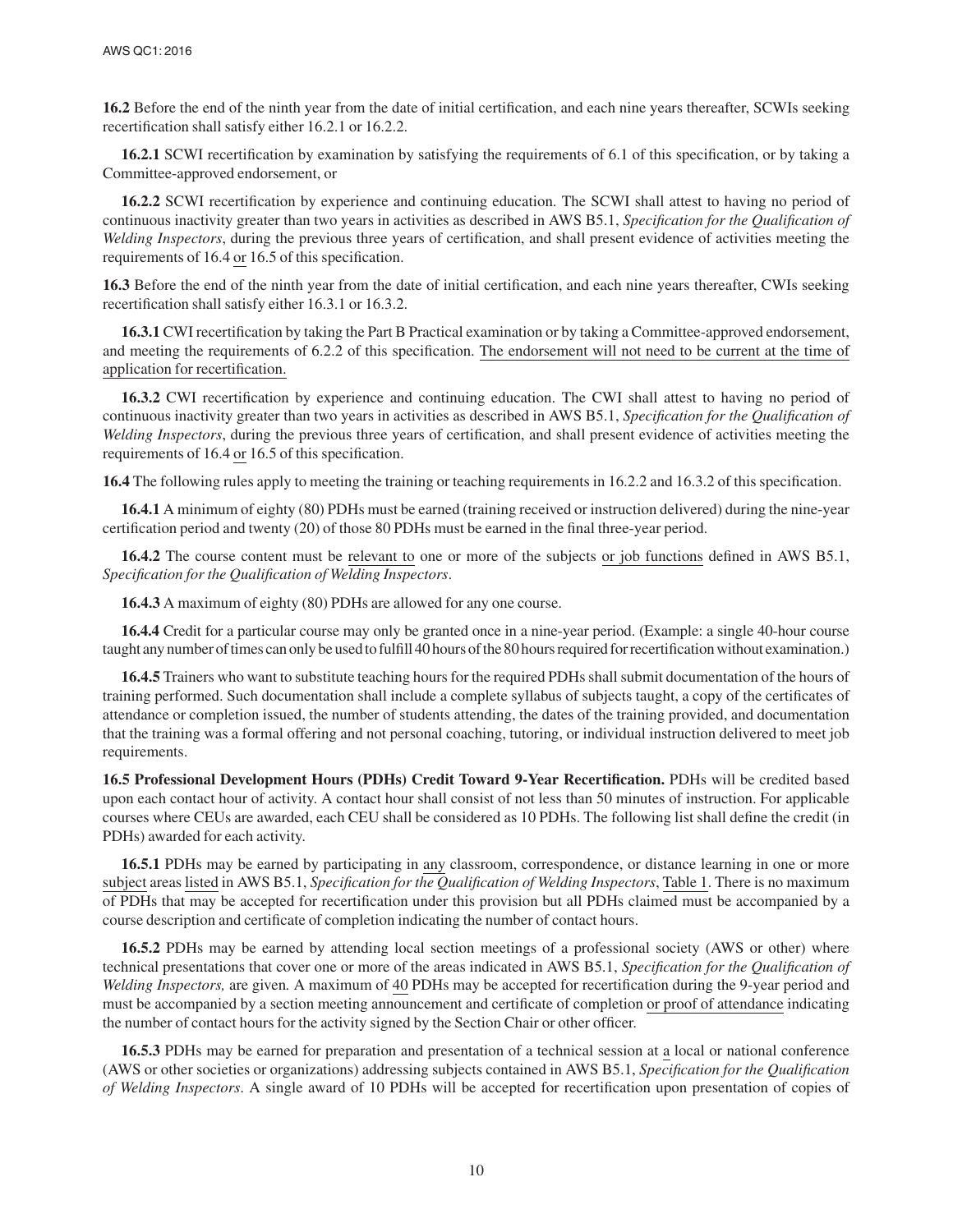materials used to support the presentation and proof of participation from the Host society. A maximum of 20 PDHs can be awarded under this provision during the 9-year period.

**16.5.4** PDHs may be earned for participation on an AWS standing committee, subcommittee, or task group. A single award of 20 PDHs will be accepted for recertification upon presentation of a letter from the committee chair indicating the documents/standards worked on. For participation on volunteer committees of other organizations, supporting materials such as ballots, minutes, and a description of how the committee work is related to AWS B5.1, *Specification for the Qualification of Welding Inspectors* is required. A maximum of 20 PDHs can be awarded under this provision during the 9-year period.

**16.5.5** PDHs may be earned for a paper, article, or book published in a nationally recognized publication that addresses a subject contained in AWS B5.1, *Specification for the Qualification of Welding Inspectors*. Each publication will result in an award of 10 PDHs with no maximum of PDHs awarded over the 9-year period. All claims for PDHs under this provision must be accompanied by a copy of the published work.

**16.5.6** PDHs may be earned for a patent issued that has an association with the field of welding, inspection, or testing. Each patent will result in an award of 10 PDHs with a maximum of 20 PDHs over the 9-year period. Patents eligible for this credit must have been issued within the most recent 9-year period. All claims for PDHs under this provision must be accompanied by a photocopy of the issued patent.

**16.5.7** PDHs may be earned for initial certification as an AWS Certified Radiographic Interpreter or ASNT ACCP Level II or Level III inspector in any nondestructive method listed in AWS B5.1, *Specification for the Qualification of Welding Inspectors* (except Visual Testing). Each initial NDE certification will result in an award of 20 PDHs with no maximum of PDHs over the 9-year period. All claims for PDHs under this provision must be accompanied by evidence of the date of original certification.

**16.5.8** PDHs may be earned for initial certification to endorsements offered under the AWS QC1 program. The award of PDHs will be determined based upon the decision of the Committee. Contact the AWS Certification Department for a listing of endorsements and their respective PDH values.

**16.5.9** PDHs may be earned for items that are not directly listed in the B5.1, *Specification for the Qualification of Welding Inspectors*, if approved by the AWS Certification Department.

**16.6** SCWIs failing to meet the alternative requirements for recertification using experience and continuing education shall be required to recertify by examination in accordance with 6.1 of this specification. SCWIs who fail to meet the examination requirements of 6.1 shall no longer be certified at any level. Such persons shall be notified of their status in writing.

**16.7** CWIs failing to meet the alternative requirements for recertification using experience and continuing education (including the AWS 9-year recertification seminar) shall be required to recertify by taking the Part B Practical examination or by taking an endorsement approved by the Committee for recertification, and meet the minimum scores in 6.2.2 to maintain certification at the CWI level. Applicants are permitted to switch the recertification means (e.g., from Part B to an endorsement or between endorsements) provided the deadline noted in 16.7.1 is not exceeded.

**16.7.1** A CWI failing to pass either the Part B examination or an endorsement examination or by accruing the required PDHs by the expiration date of their current certification plus the additional 60-day administrative period is required to pass the three part examination, i.e., Part A Fundamentals, Part B Practical, and Part C Code examinations, in order to maintain their CWI certification.

**16.7.2.** Individuals failing to meet the requirements of 6.2.2 or 7.1 shall no longer be certified at any level after their certification expires and will be considered as a new applicant. Such individuals will be notified of their status in writing.

**16.8** SCWIs and CWIs who successfully recertify shall be subject to the requirements of Section 15 of this specification.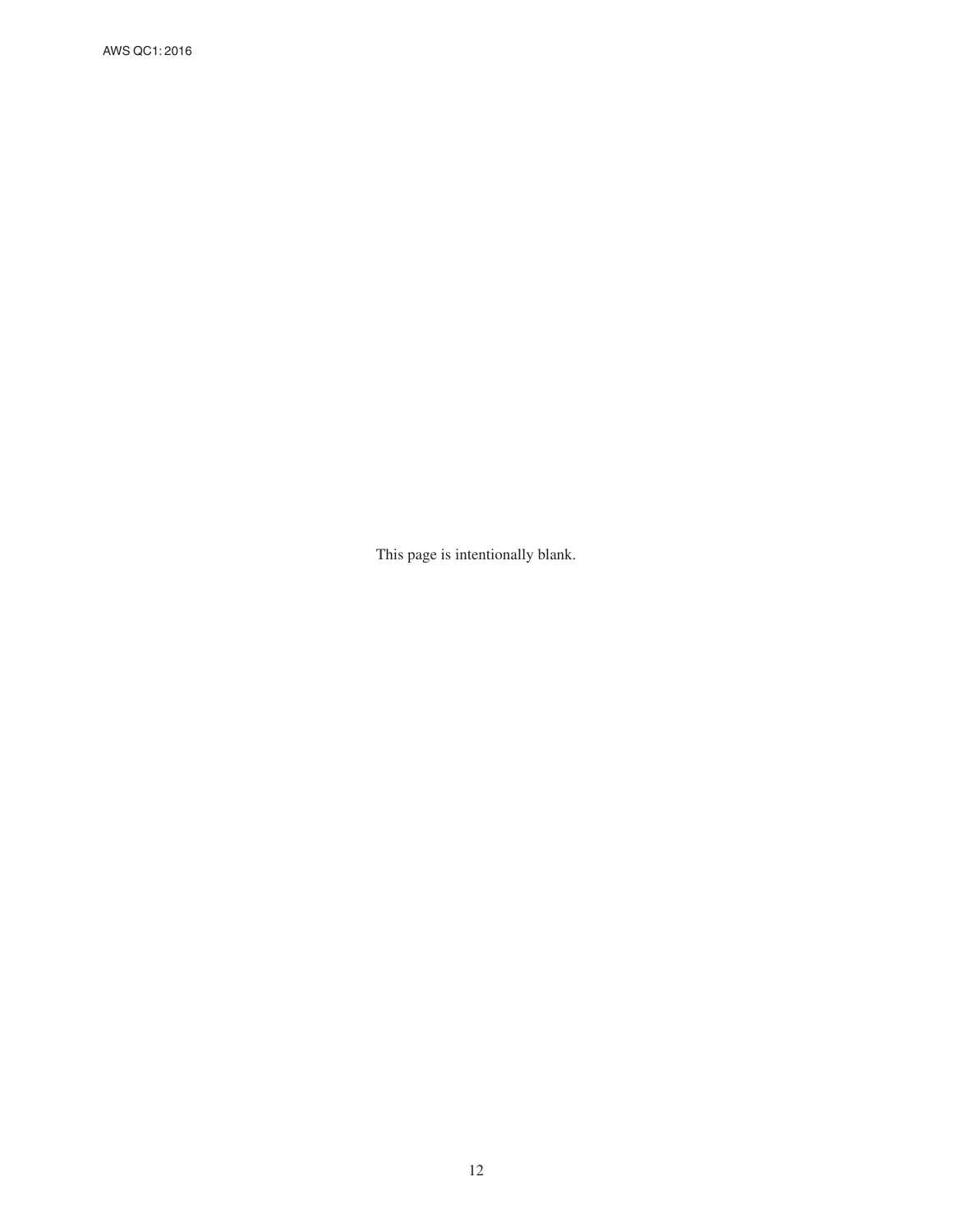### **Annex A (Informative Annex) Guidelines for Preparation of Inquiries for AWS Certification Committees**

This annex is not part of AWS QC1:2016, *Specification for AWS Certification of Welding Inspectors*, but is included for informational purposes only.

#### **A1. Introduction**

The AWS Board of Directors has adopted a policy whereby all official interpretations of AWS standards are handled in a formal manner. Under this policy, all interpretations are made by the committee that is responsible for the standard. Official communication concerning an interpretation is directed through the AWS staff member who works with that committee. The policy requires that all requests for an interpretation be submitted in writing. Such requests will be handled as expeditiously as possible, but due to the complexity of the work and the procedures that must be followed, some interpretations may require considerable time.

#### **A2. Procedure**

All inquiries shall be directed to:

Director, Certification Programs Certification Department American Welding Society 8669 NW 36th St., #130 Miami, FL 33166

All inquiries shall contain the name, address, and affiliation of the inquirer, and they shall provide enough information for the committee/subcommittee to understand the point of concern in the inquiry. When the point is not clearly defined, the inquiry will be returned for clarification. For efficient handling, all inquiries should be typewritten and in the format specified below.

**A2.1 Scope.** Each inquiry shall address one single provision of the specification, unless the point of the inquiry involves two or more interrelated provisions. The provision(s) shall be identified in the scope of the inquiry, along with the edition of the specification that contains the provision(s) the inquirer is addressing.

**A2.2 Purpose of the Inquiry.** The purpose of the inquiry shall be stated in this portion of the inquiry. The purpose can be either to obtain an interpretation of a specification's requirement, or to request the revision of a particular provision in the specification.

**A2.3 Content of the Inquiry.** The inquiry should be concise, yet complete, to enable the committee to quickly and fully understand the point of the inquiry. Sketches should be used when appropriate and all paragraphs, figures, and tables (or the Annex), which bear on the inquiry shall be cited. If the point of the inquiry is to obtain a revision of the specification, the inquiry must provide technical justification for that revision.

**A2.4 Proposed Reply.** The inquirer should, as a proposed reply, state an interpretation of the provision that is the point of the inquiry, or the wording for a proposed revision, if that is what inquirer seeks.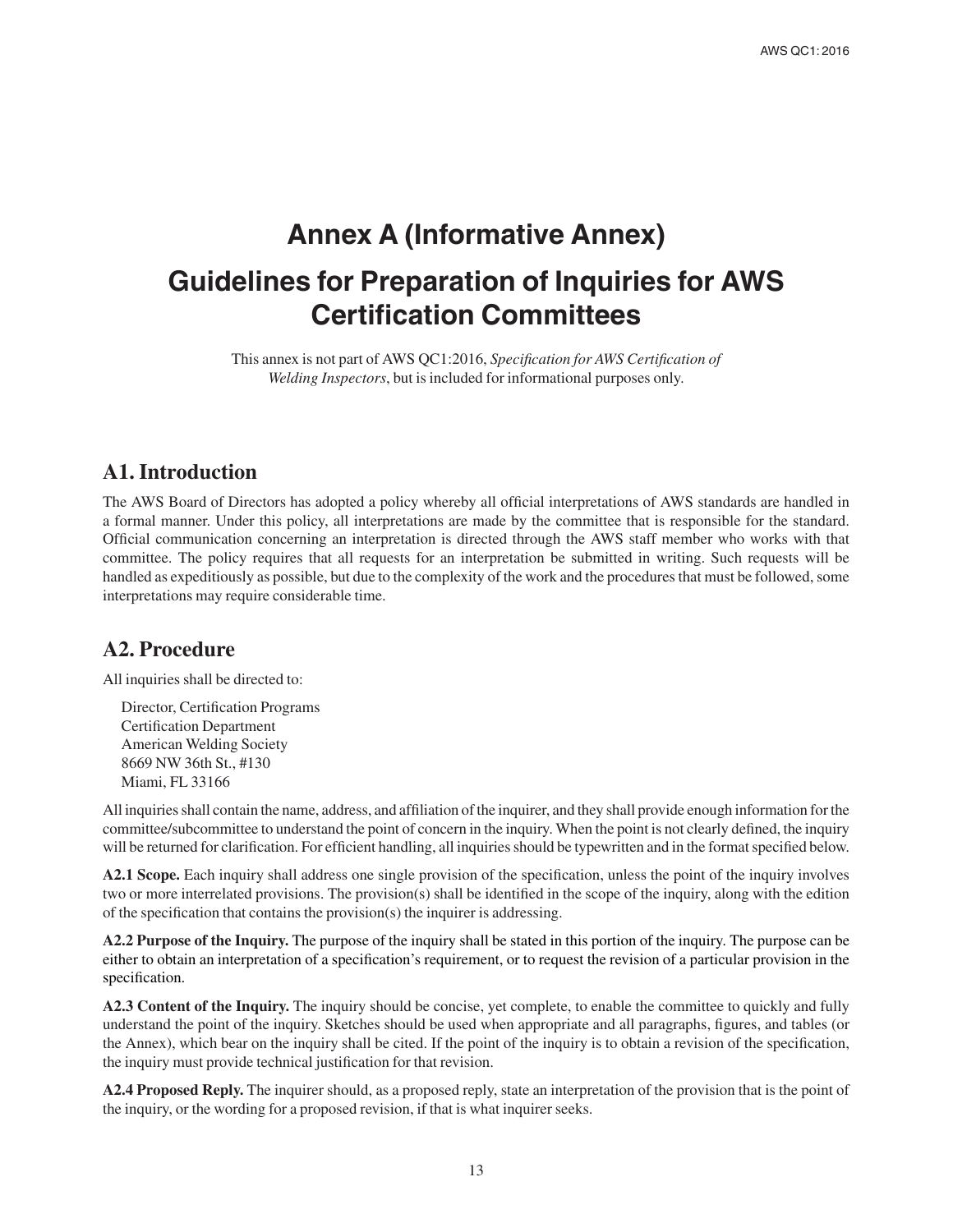#### **A3. Interpretation of Provisions**

Interpretations of specification provisions are made by the Certification Committee. The secretary of the committee refers all inquiries to the chair of the particular subcommittee that has jurisdiction over the particular specification addressed by the inquiry. The subcommittee reviews the inquiry and the proposed reply to determine what the response to the inquiry should be. Following the subcommittee's development of the response, the inquiry and the response are presented to the entire Certification Committee for review and approval. Upon approval by the committee, the interpretation is an official interpretation of the Society, and the secretary transmits the response to the inquirer and to the *Welding Journal* for publication.

#### **A4. Publication of Interpretations**

All official interpretations shall appear in the *Welding Journal* and will be posted on the AWS web site.

### **A5. Telephone Inquiries**

Telephone inquiries to AWS Headquarters concerning the QC1:2016, *Specification for AWS Certification of Welding Inspectors*, should be limited to matters directly related to the use of the specification. The AWS Board of Directors' policy requires that all AWS staff members respond to a telephone request for an official interpretation of any AWS standard with the information that such an interpretation can be obtained only through a written request.

#### **A6. The Certification Committee**

The activities of the Certification Committee regarding interpretations are limited strictly to the interpretation of specification provisions or to consideration of revisions to existing provisions. Neither AWS staff nor the committees are in a position to offer interpretive or consulting services on: (1) specific engineering problems or (2) requirements that apply to topics outside the scope of the specification or points not specifically covered by the specification. In such cases, the inquirer should seek assistance from a competent engineer or consultant experienced in the particular field of interest.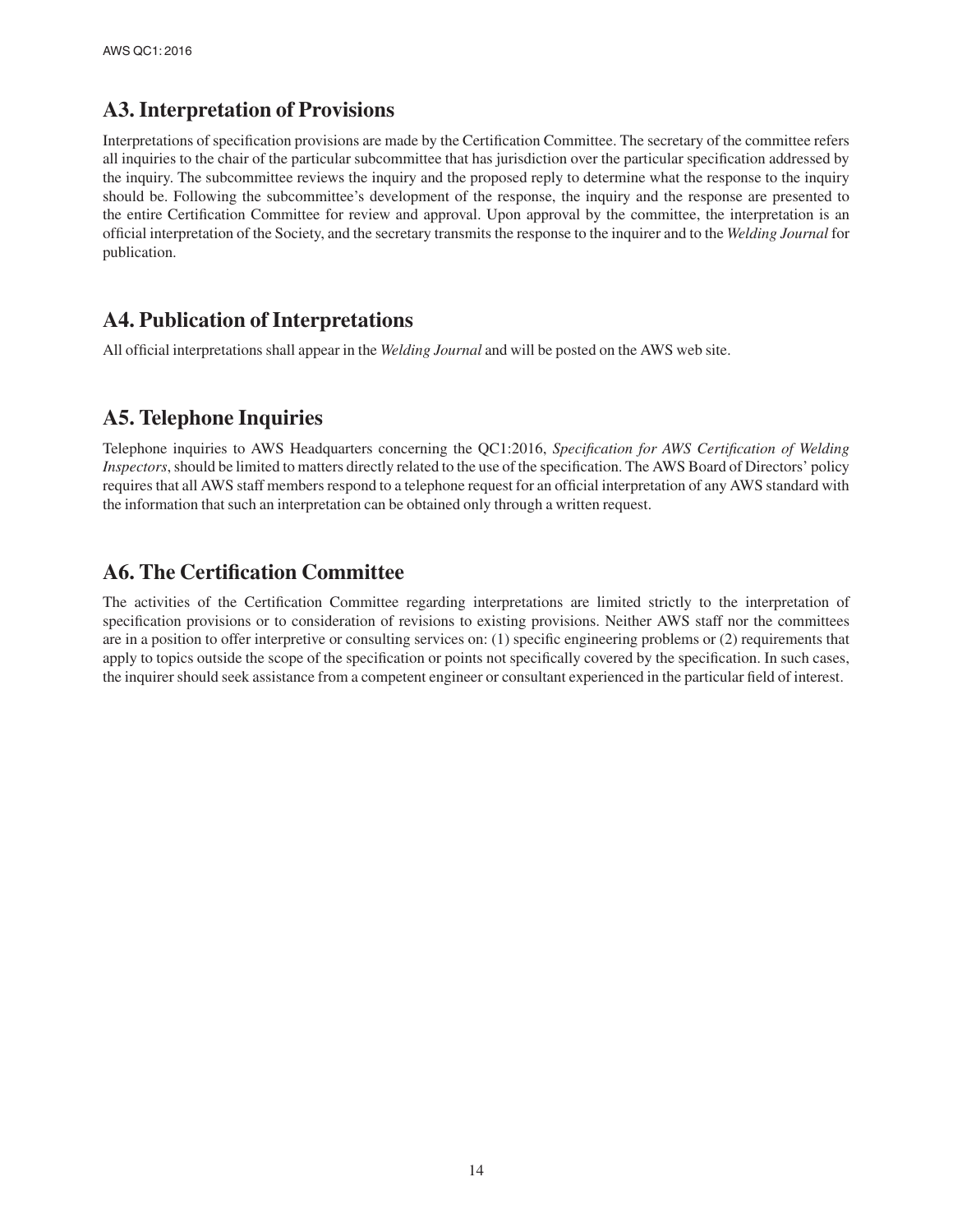| <b>Title</b><br><b>Designation</b> |                                                                                     |
|------------------------------------|-------------------------------------------------------------------------------------|
| QC1                                | Specification for AWS Certification of Welding Inspectors                           |
| QC5                                | AWS Standard for Certification of Welding Educators                                 |
| QC9                                | Administrative Procedures for Alleged Violations of AWS Certification Programs      |
| QC13                               | Specification for the Certification of Welding Supervisors                          |
| QC14                               | Specification for the Certification of Welding Sales Representatives                |
| QC15                               | Specification for AWS Certification of Radiographic Interpreters                    |
| QC17                               | Specification for AWS Accreditation of Certified Welding Fabricators                |
| QC19                               | Specification for AWS Certification of Robotic Arc Welding Personnel                |
| QC20                               | Specification for AWS Certification of Resistance Welding Technicians               |
| OC47                               | Specification for AWS Certification of Welders and Accreditation of Test Facilities |

#### **List of AWS Documents on Certification**